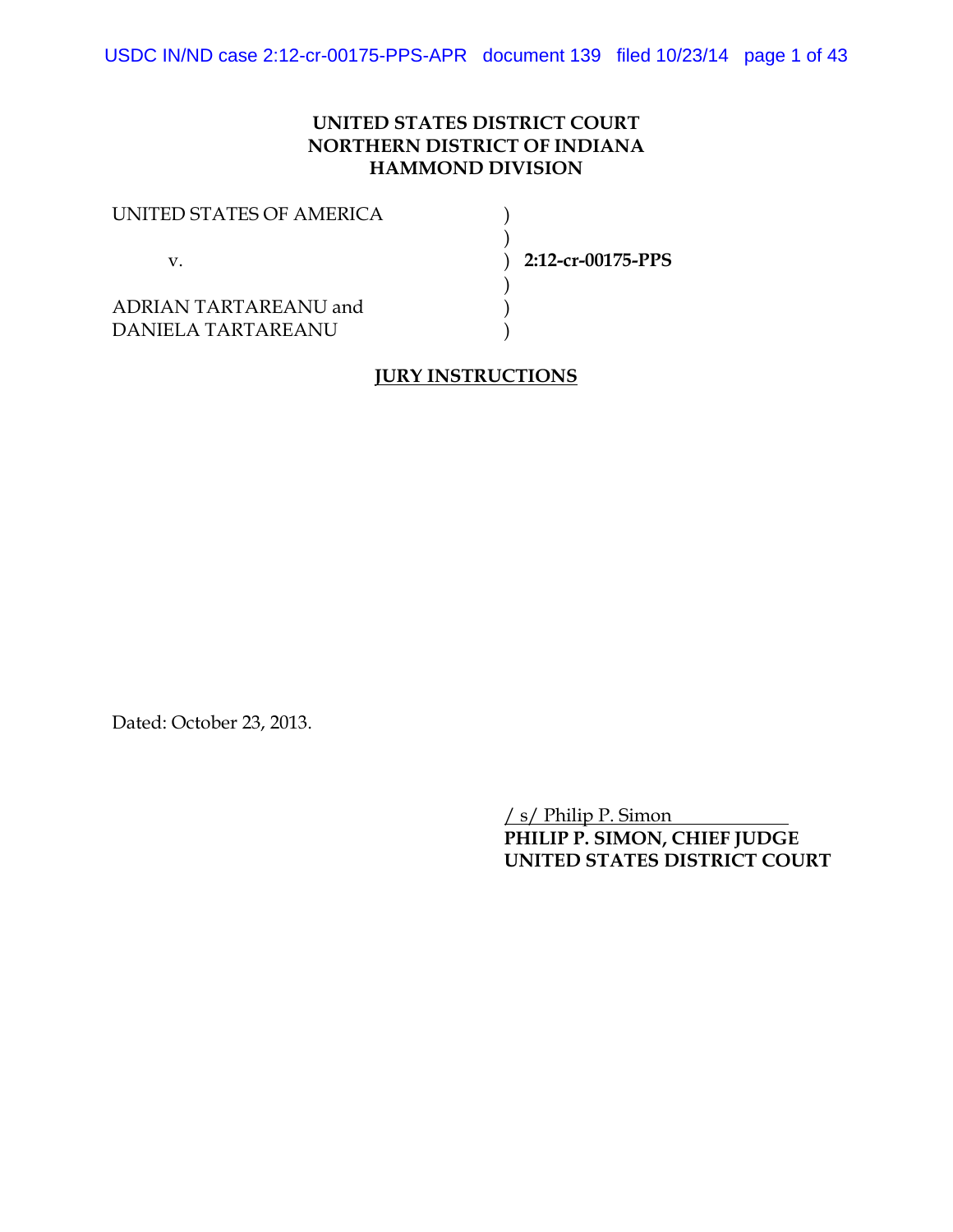Members of the jury, I will now instruct you on the law that you must follow in deciding this case. I will also give you two copies of these instructions to use in the jury room. You must follow all of my instructions about the law, even if you disagree with them. This includes the instructions I gave you before the trial, any instructions I gave you during the trial, and the instructions I am giving you now.

As jurors, you have two duties. Your first duty is to decide the facts from the evidence that you saw and heard here in court. This is your job, not my job or anyone else's job.

Your second duty is to take the law as I give it to you, apply it to the facts, and decide if the government has proved the defendants guilty beyond a reasonable doubt.

You must perform these duties fairly and impartially. Do not let sympathy, prejudice, fear, or public opinion influence you. In addition, do not let any person's race, color, religion, national ancestry, or gender influence you.

You must not take anything I said or did during the trial as indicating that I have an opinion about the evidence or about what I think your verdict should be.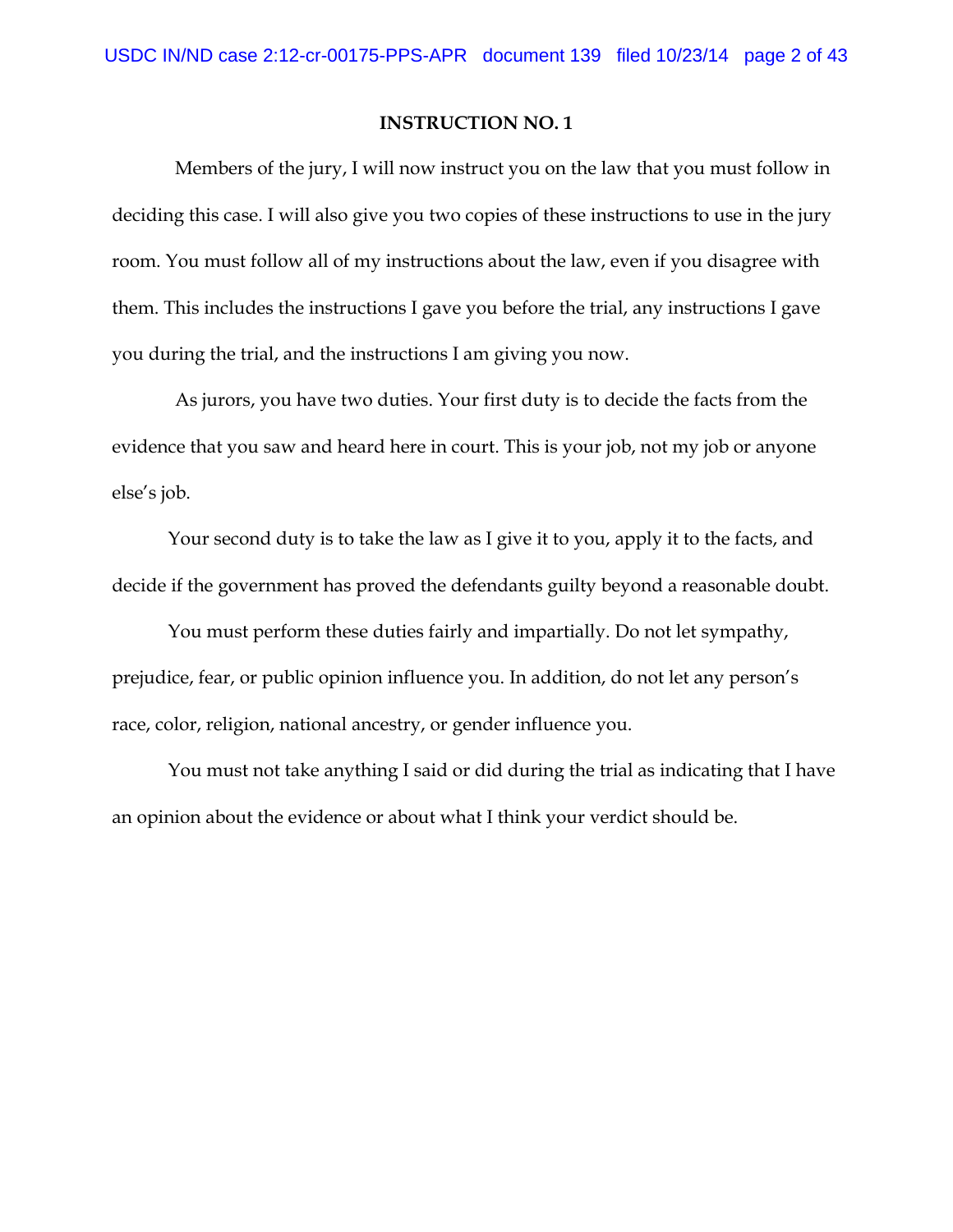The charges against the defendants are in a document called an Indictment. You will have a copy of the Indictment during your deliberations.

Count 1 of the Indictment charges the defendants with conspiracy to commit wire fraud between September 2007 and March 2009.

Counts 2 through 17 of the Indictment charge the defendants with wire fraud on or about the dates listed in the Indictment.

The defendants have pled not guilty to the charges.

The Indictment is simply the formal way of telling the defendant what crimes he or she is accused of committing. It is not evidence that the defendant is guilty. It does not even raise a suspicion of guilt.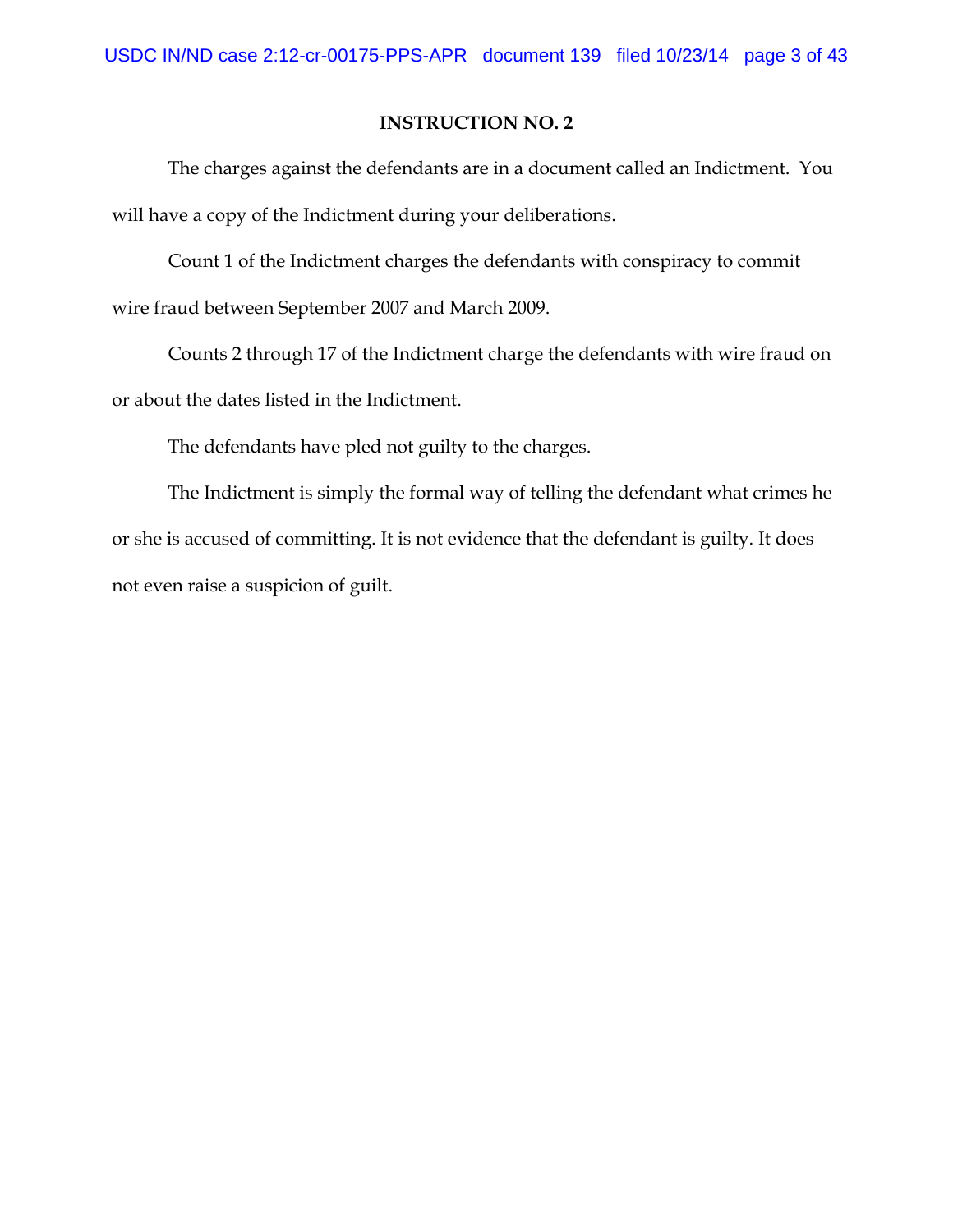Each defendant is presumed innocent of each and every one of the charges. This presumption continues throughout the case, including during your deliberations. It is not overcome unless, from all the evidence in the case, you are convinced beyond a reasonable doubt that the defendant is guilty as charged.

The government has the burden of proving each defendant's guilt beyond a reasonable doubt. This burden of proof stays with the government throughout the case.

A defendant is never required to prove his or her innocence. He or she is not required to produce any evidence at all.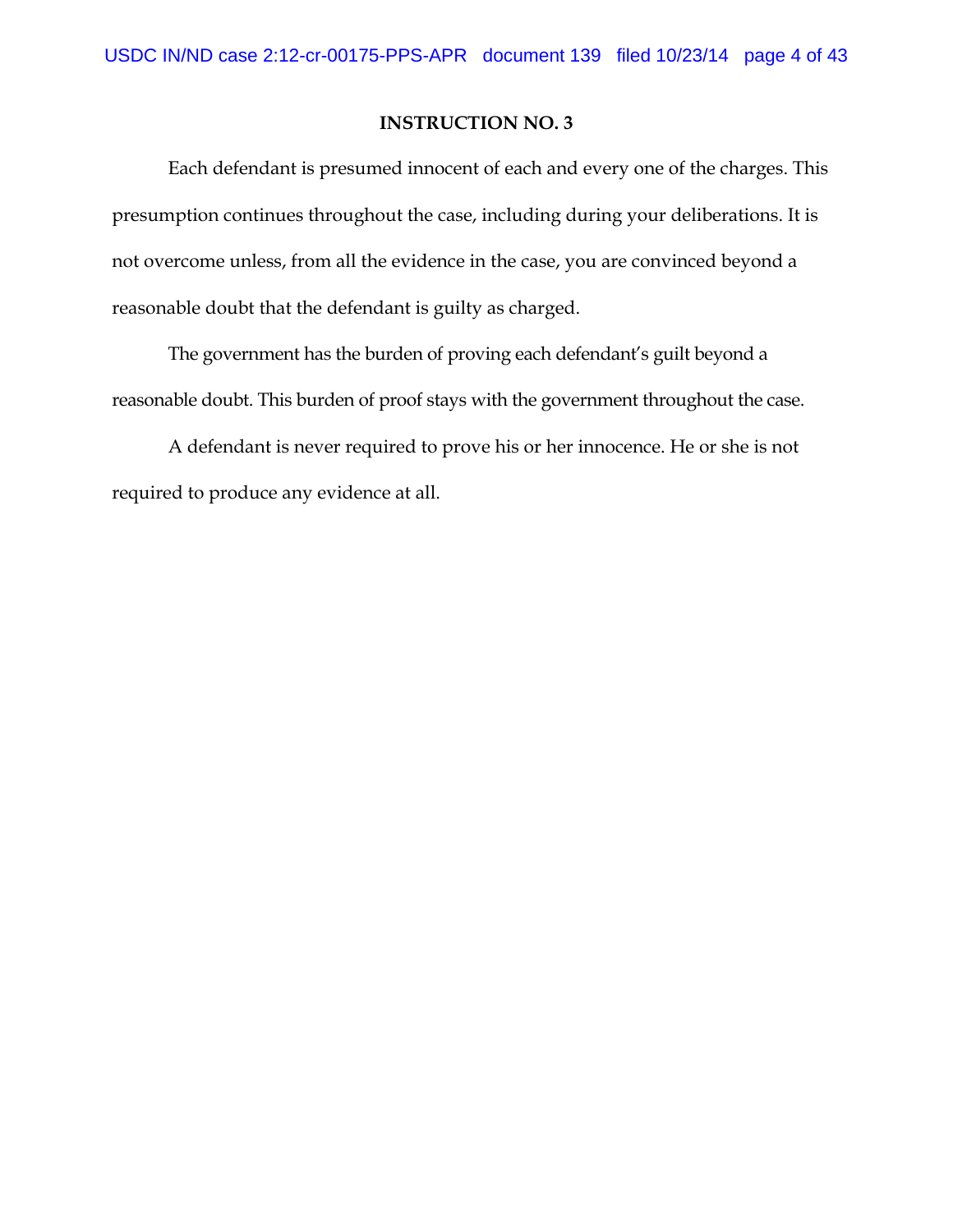You must make your decision based only on the evidence that you saw and heard here in court. Do not consider anything you may have seen or heard outside of court, including anything from the newspaper, television, radio, the Internet, or any other source.

The evidence includes only what the witnesses said when they were testifying under oath, and the exhibits that I allowed into evidence.

Nothing else is evidence. The lawyers' statements and arguments are not evidence. If what a lawyer said is different from the evidence as you remember it, the evidence is what counts. The lawyers' questions and objections likewise are not evidence.

A lawyer has a duty to object if he thinks a question is improper. If I sustained objections to questions the lawyers asked, you must not speculate on what the answers might have been.

If, during the trial, I struck testimony or exhibits from the record, or told you to disregard something, you must not consider it.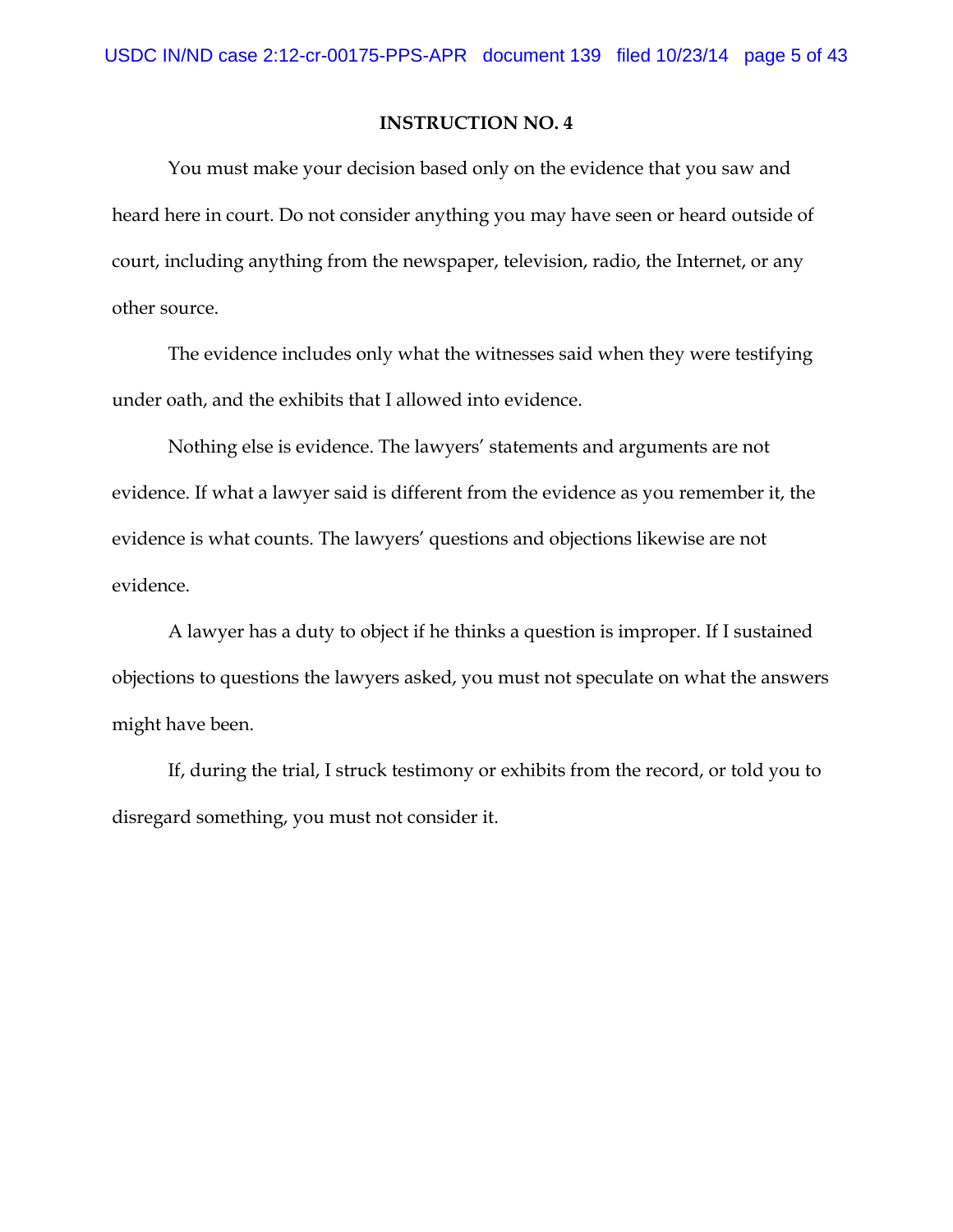USDC IN/ND case 2:12-cr-00175-PPS-APR document 139 filed 10/23/14 page 6 of 43

# **INSTRUCTION NO. 5**

Certain summaries and charts were admitted in evidence. You may use those

summaries and charts as evidence.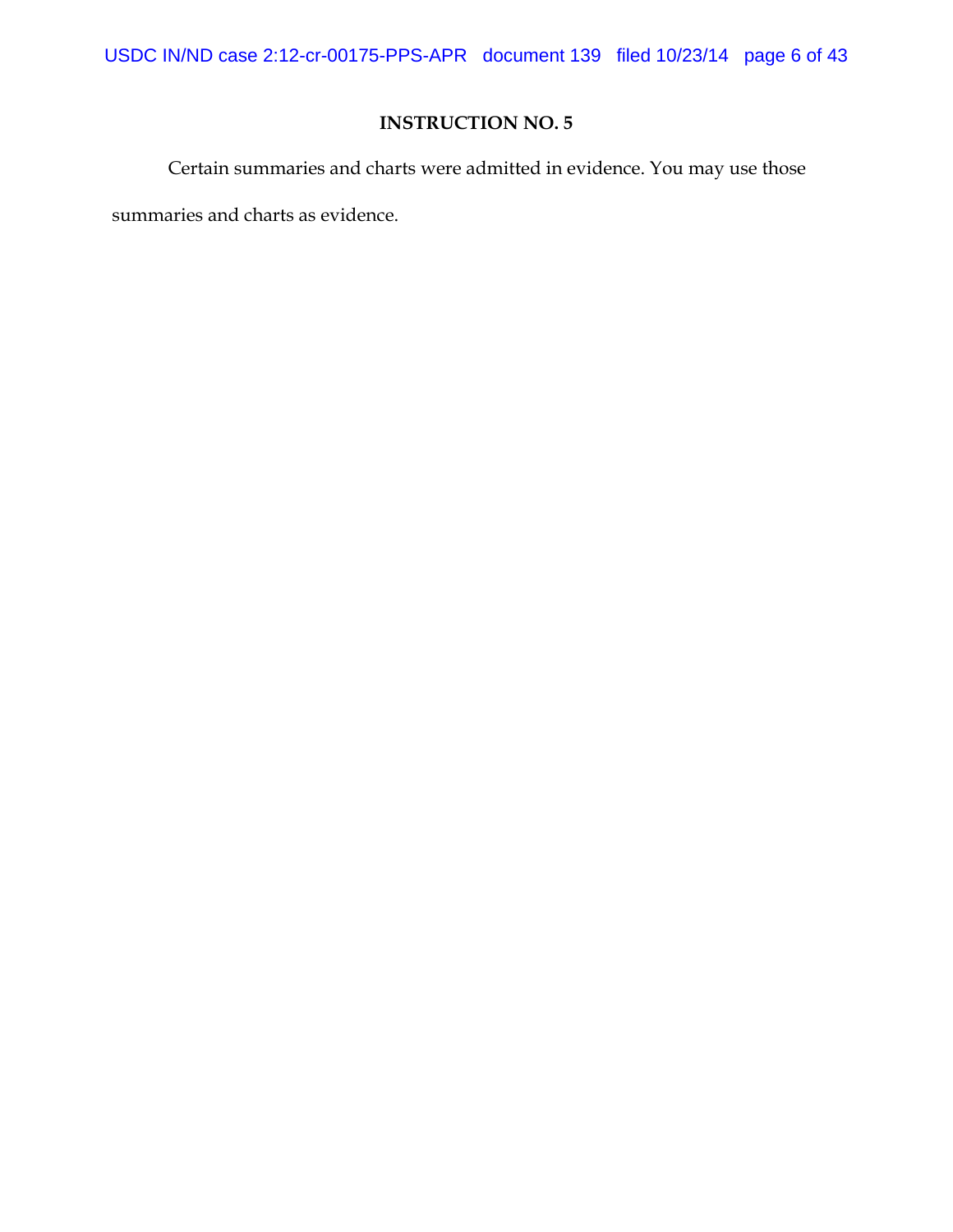Give the evidence whatever weight you decide it deserves. Use your common sense in weighing the evidence, and consider the evidence in light of your own everyday experience.

People sometimes look at one fact and conclude from it that another fact exists. This is called an inference. You are allowed to make reasonable inferences, so long as they are based on the evidence.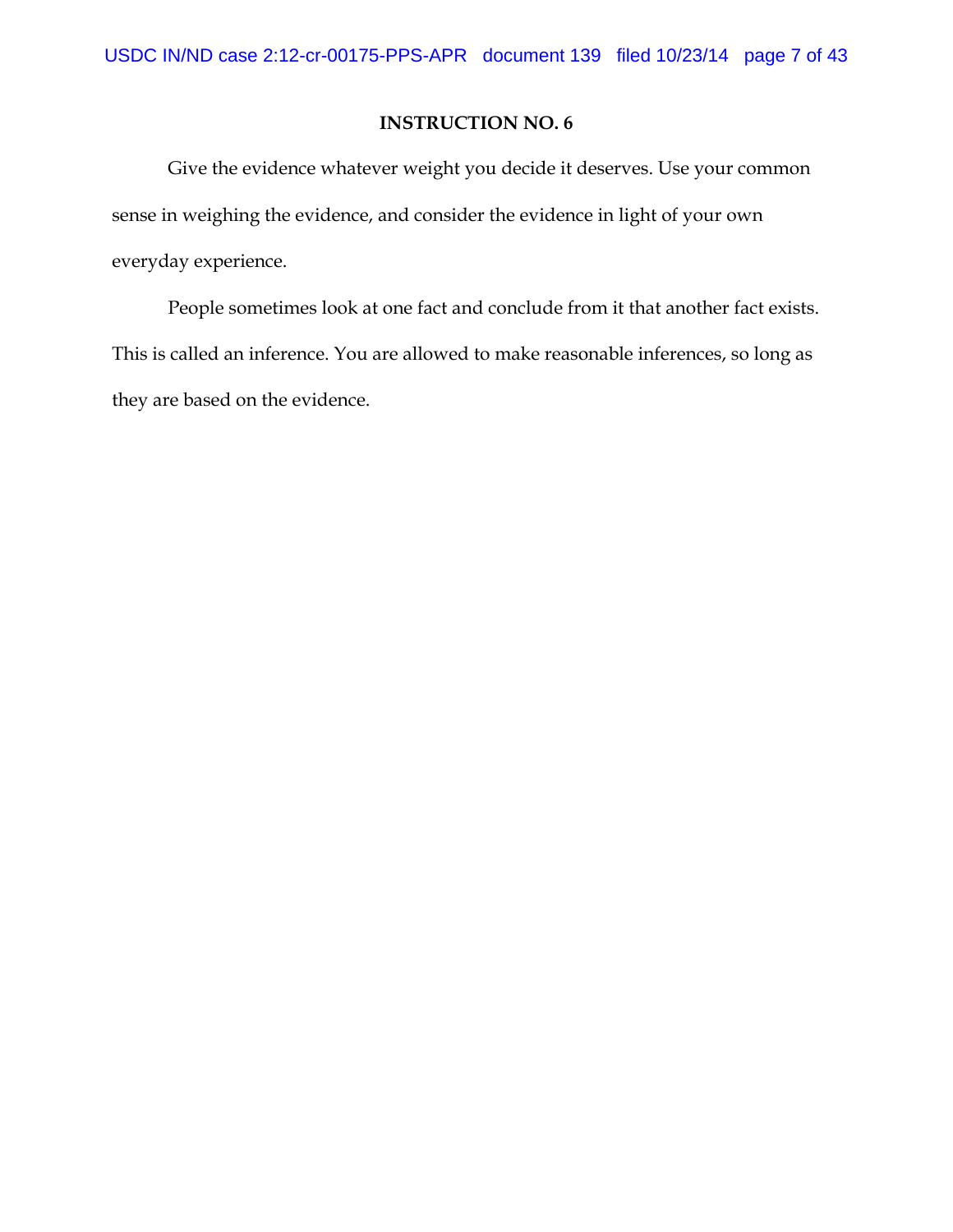You may have heard the terms "direct evidence" and "circumstantial evidence." Direct evidence is evidence that directly proves a fact. Circumstantial evidence is evidence that indirectly proves a fact.

You are to consider both direct and circumstantial evidence. The law does not say that one is better than the other. It is up to you to decide how much weight to give to any evidence, whether direct or circumstantial.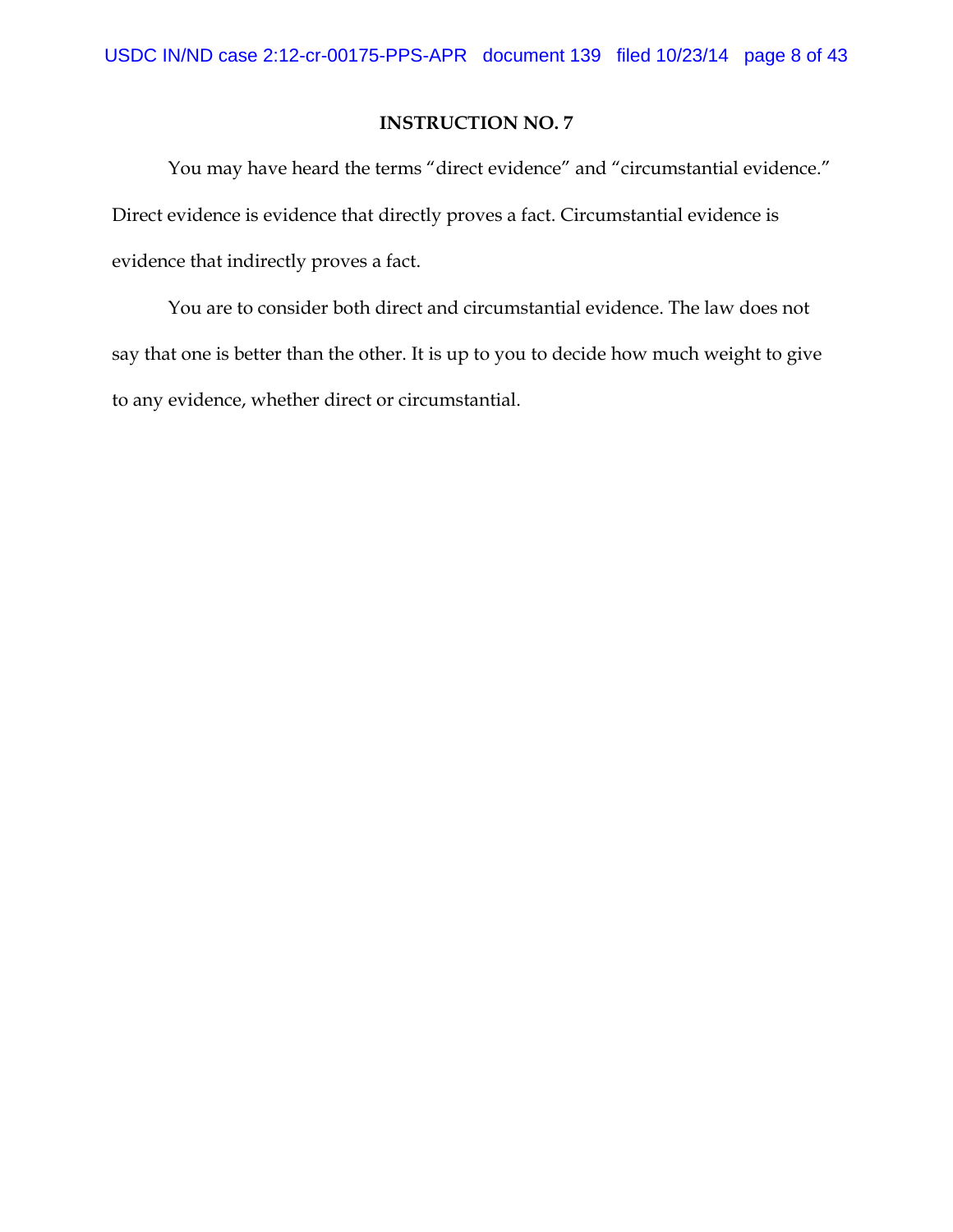Do not make any decisions simply by counting the number of witnesses who testified about a certain point.

What is important is how truthful and accurate the witnesses were and how much weight you think their testimony deserves.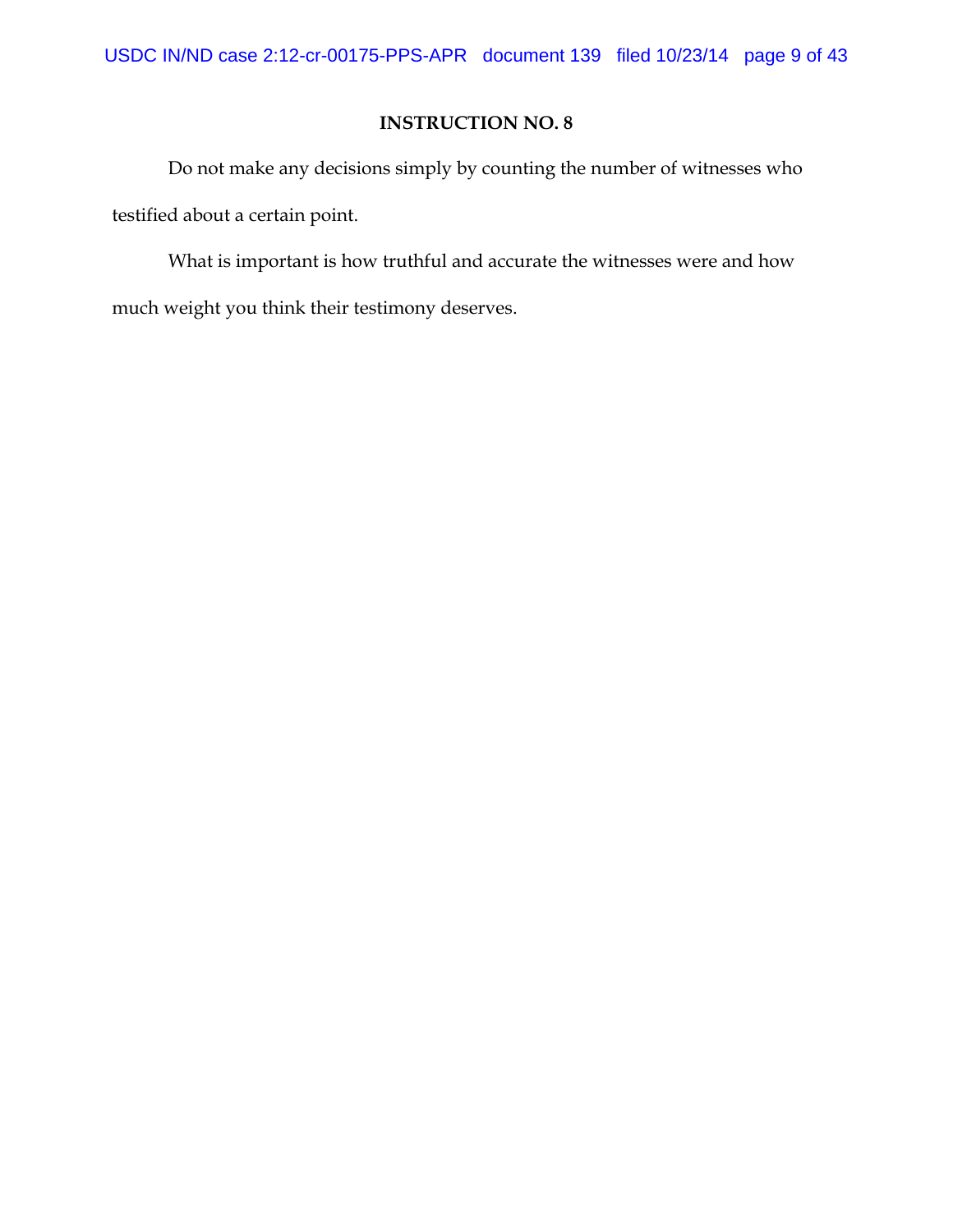A defendant has an absolute right not to testify or present evidence. You may not consider in any way the fact that the defendants did not testify or present evidence. You should not even discuss it in your deliberations.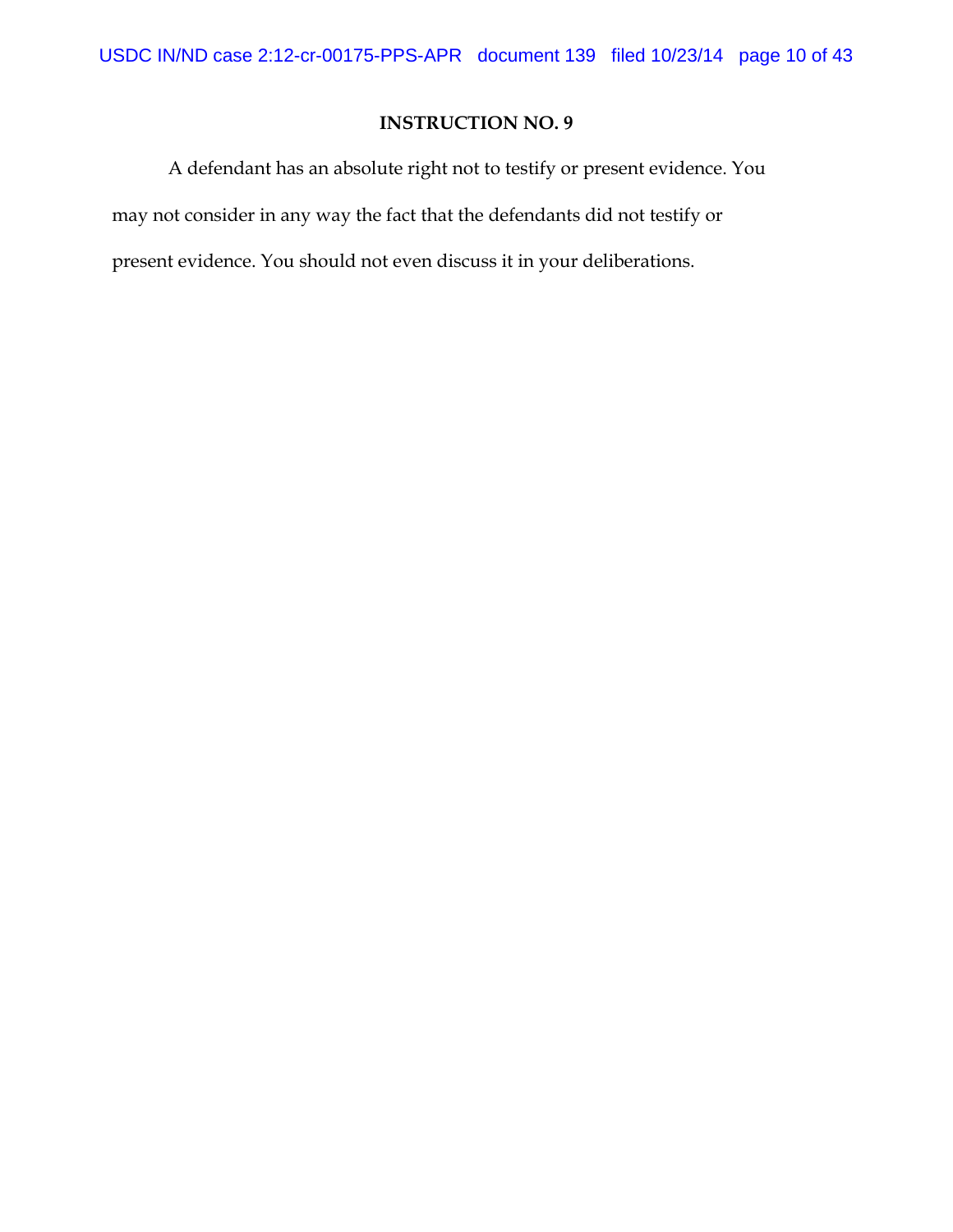Part of your job as jurors is to decide how believable each witness was, and how much weight to give each witness' testimony. You may accept all of what a witness says, or part of it, or none of it.

Some factors you may consider include:

- the intelligence of the witness;
- the witness' ability and opportunity to see, hear, or know the things

the witness testified about;

- the witness' memory;
- the witness' demeanor;
- whether the witness had any bias, prejudice, or other reason to lie

or slant the testimony;

- the truthfulness and accuracy of the witness' testimony in light of

the other evidence presented; and

- inconsistent statements or conduct by the witness.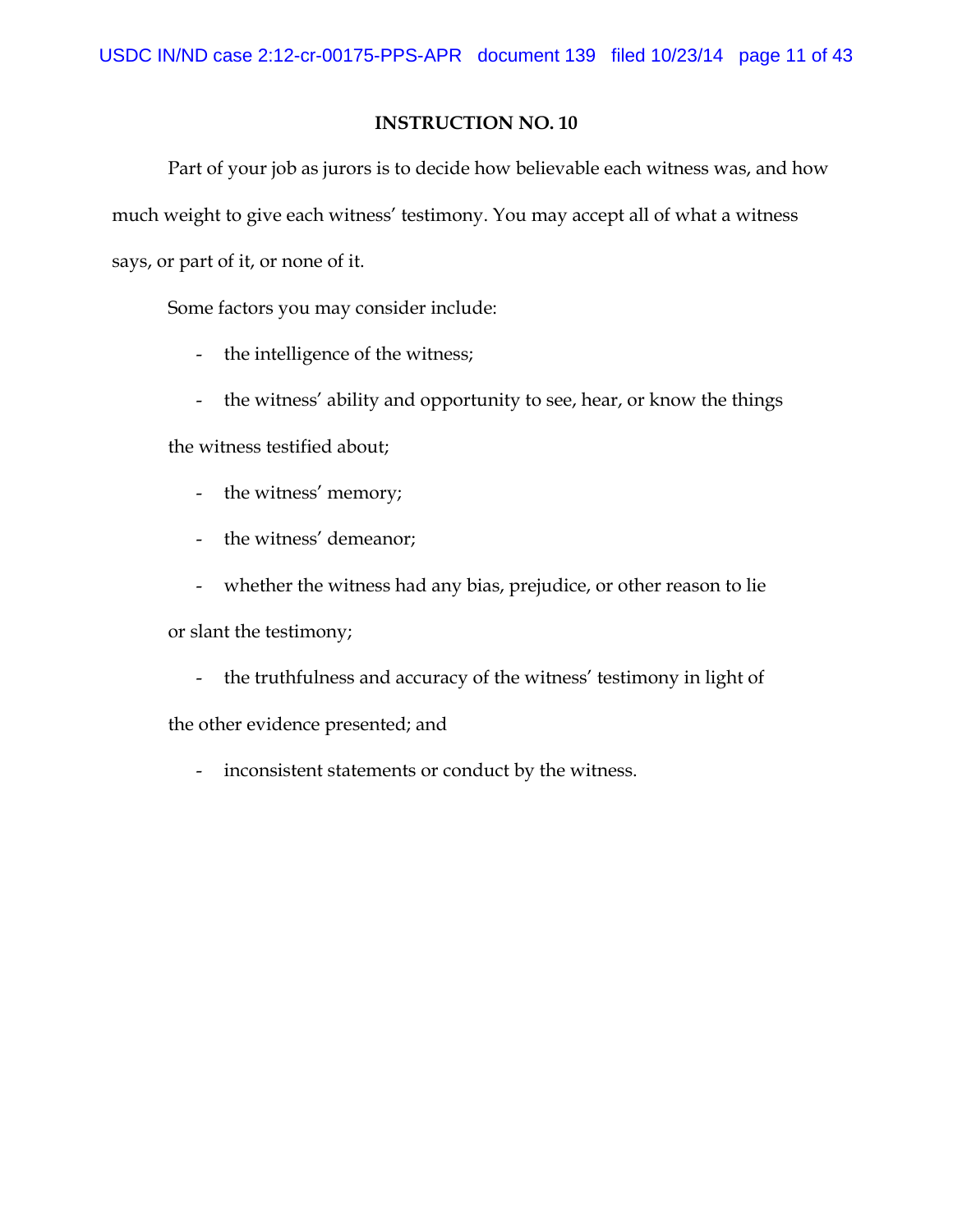USDC IN/ND case 2:12-cr-00175-PPS-APR document 139 filed 10/23/14 page 12 of 43

# **INSTRUCTION NO. 11**

It is proper for a lawyer to interview any witness in preparation for trial.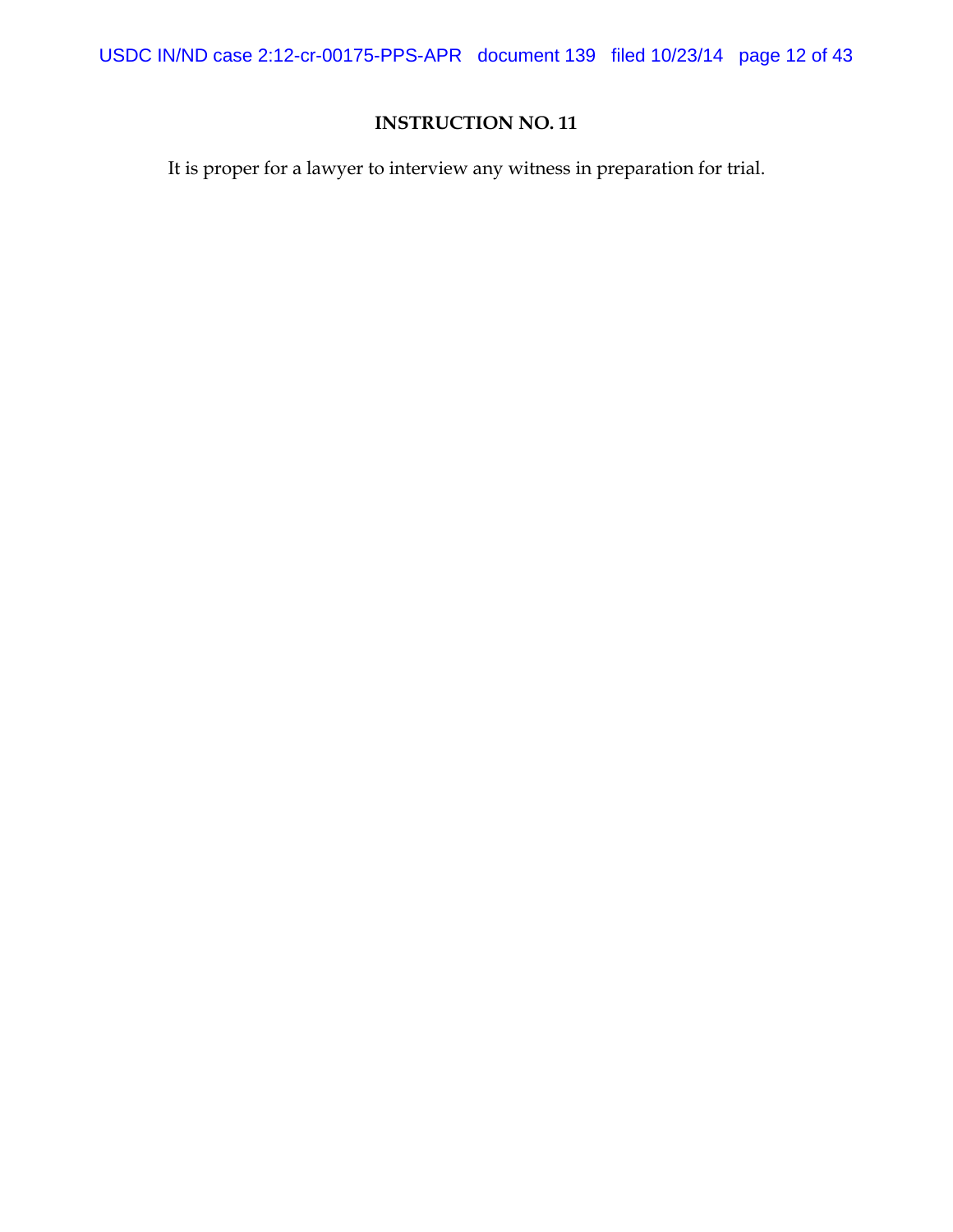You have heard evidence that before the trial witnesses made statements that may be inconsistent with their testimony here in court.

You may consider an inconsistent statement made before the trial only to hel you decide how believable a witness's testimony was here in court.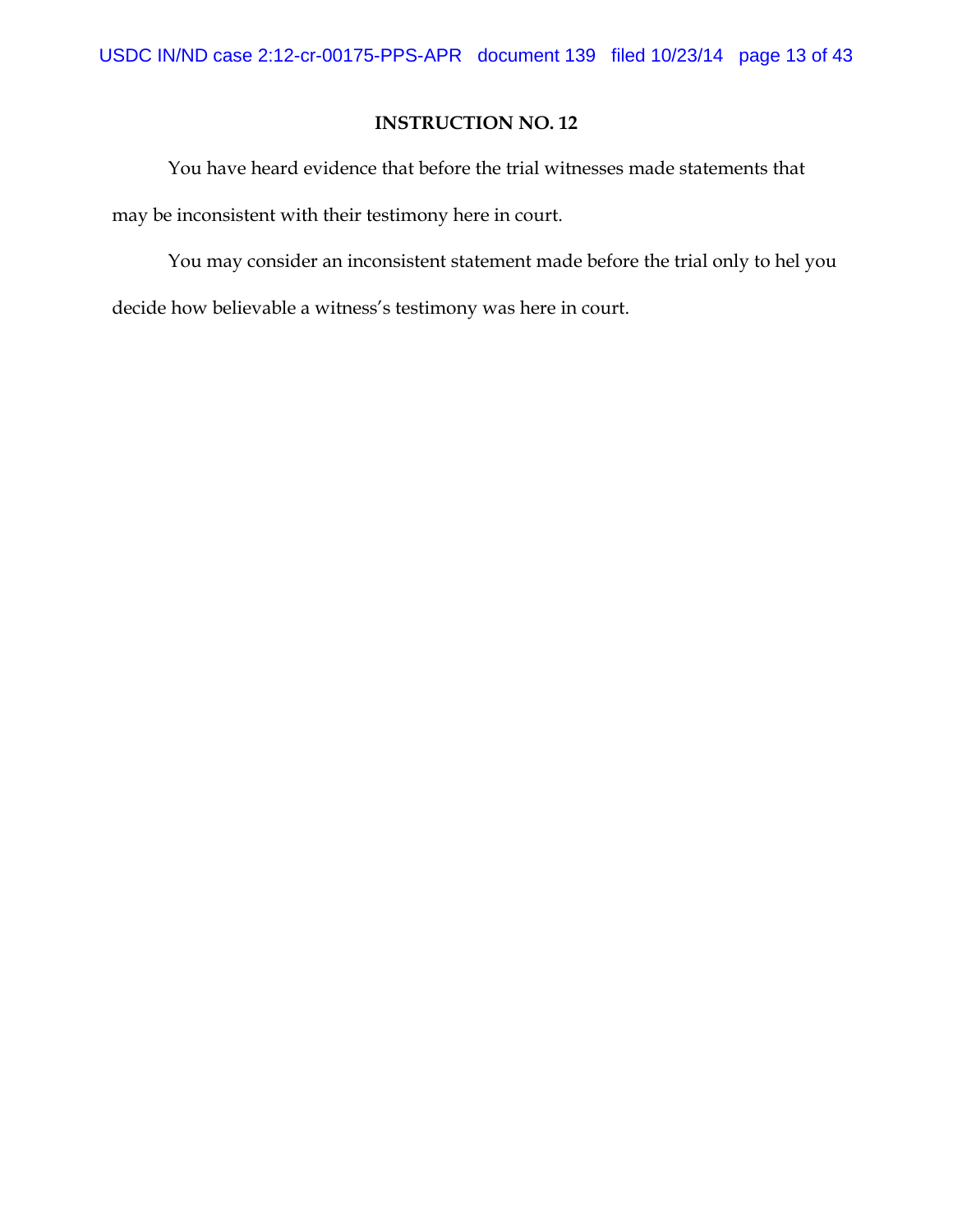You have heard testimony from Minos Litos who was promised and expected benefits in return for his testimony and cooperation with the government; and who has pled guilty to the same crimes the defendants are charged with committing.

You have also heard testimony from Sarah Harris who received benefits in return for her testimony and cooperation with the government and who has pled guilty to some of the same crimes the defendants are charged with committing.

You may not consider Litos's and Harris's guilty pleas as evidence against the defendants.

You have also heard testimony from Joseph Aguirre who may have received benefits in return for his testimony and cooperation with the government.

You may give the testimony of each of Litos, Harris and Aguirre whatever weight you believe is appropriate, keeping in mind that you must consider that testimony with caution and great care.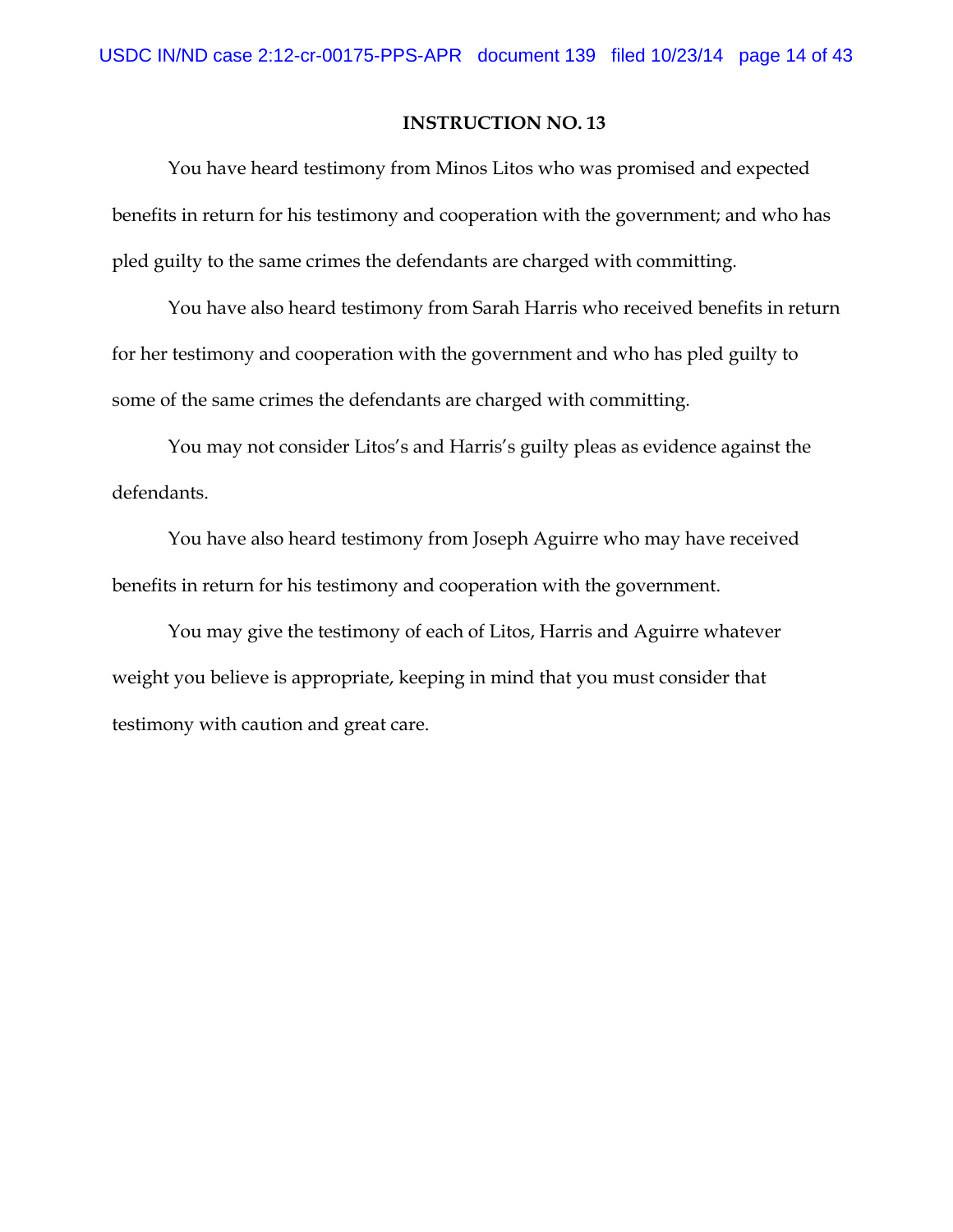You may consider evidence that a witness was convicted of a crime only in deciding the believability of his testimony. You may not consider it for any other purpose.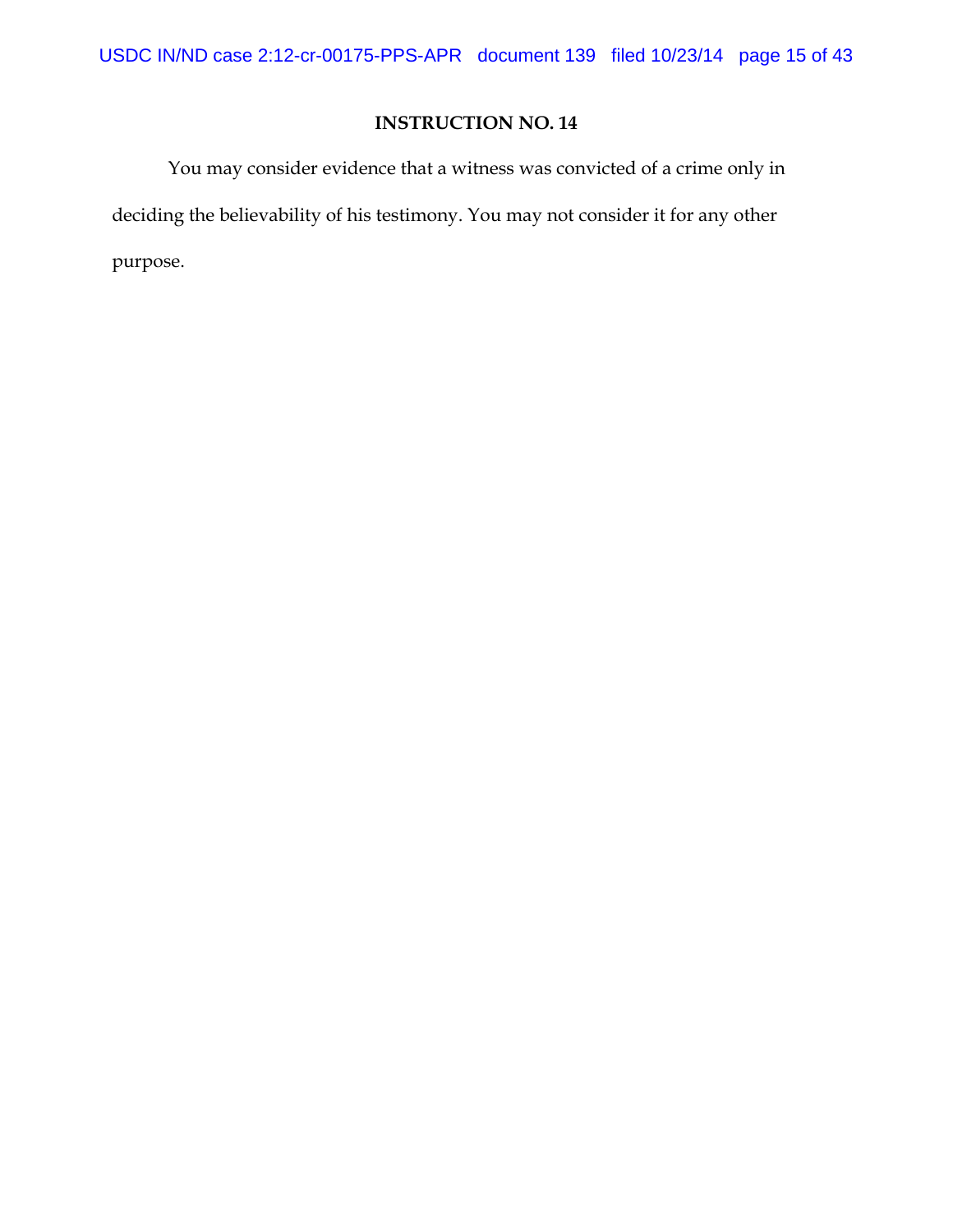You have heard a witness, namely Carrie Vavul, who gave opinions and testimony about the real estate business. You do not have to accept this witness's opinions or testimony. You should judge this witness's opinions and testimony the same way you judge the testimony of any other witness. In deciding how much weight to give to these opinions and testimony, you should consider the witness's qualifications, how she reached her opinions, and the factors I have described for determining the believability of testimony.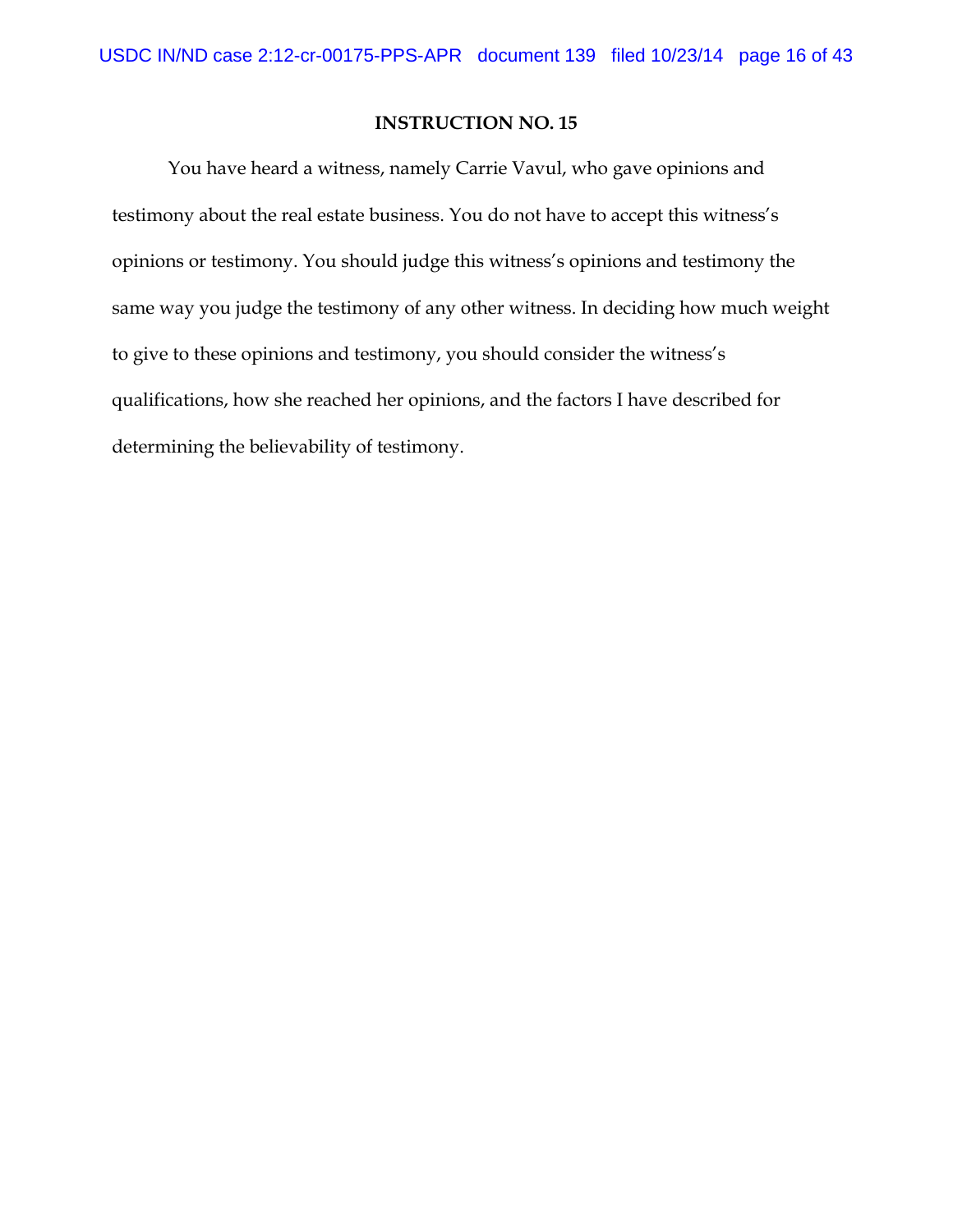If you have taken notes during the trial, you may use them during deliberations to help you remember what happened during the trial. You should use your notes only as aids to your memory. The notes are not evidence. All of you should rely on your independent recollection of the evidence, and you should not be unduly influenced by the notes of other jurors. Notes are not entitled to any more weight than the memory or impressions of each juror.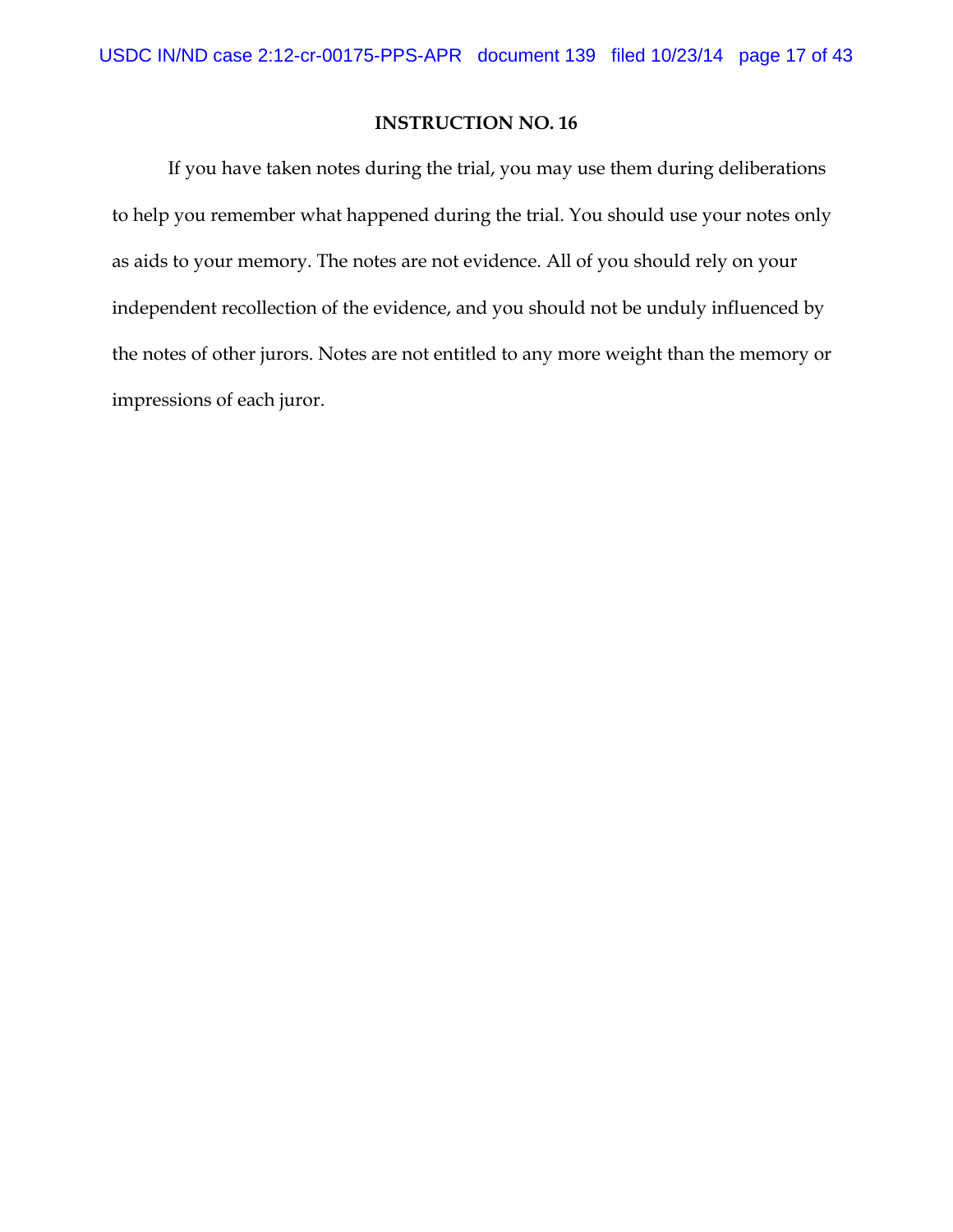Count One of the Indictment charges the defendants with conspiracy to commit wire fraud. In order for you to find a defendant guilty of this charge, the government must prove both of the following elements beyond a reasonable doubt:

1. The conspiracy as charged in Count 1 existed; and

2. The defendant knowingly became a member of the conspiracy with an intent to advance the conspiracy.

If you find from your consideration of all the evidence that the government has proved each of these elements beyond a reasonable doubt, then you should find the defendant guilty.

If, on the other hand, you find from your consideration of all the evidence that the government has failed to prove any one of these elements beyond a reasonable doubt, then you should find the defendant not guilty.

A conspiracy is an express or implied agreement between two or more persons to commit a crime. A conspiracy may be proven even if its goals were not accomplished.

In deciding whether the charged conspiracy existed, you may consider all of the circumstances, including the words and acts of each of the alleged participants.

#### **INSTRUCTION NO. 18**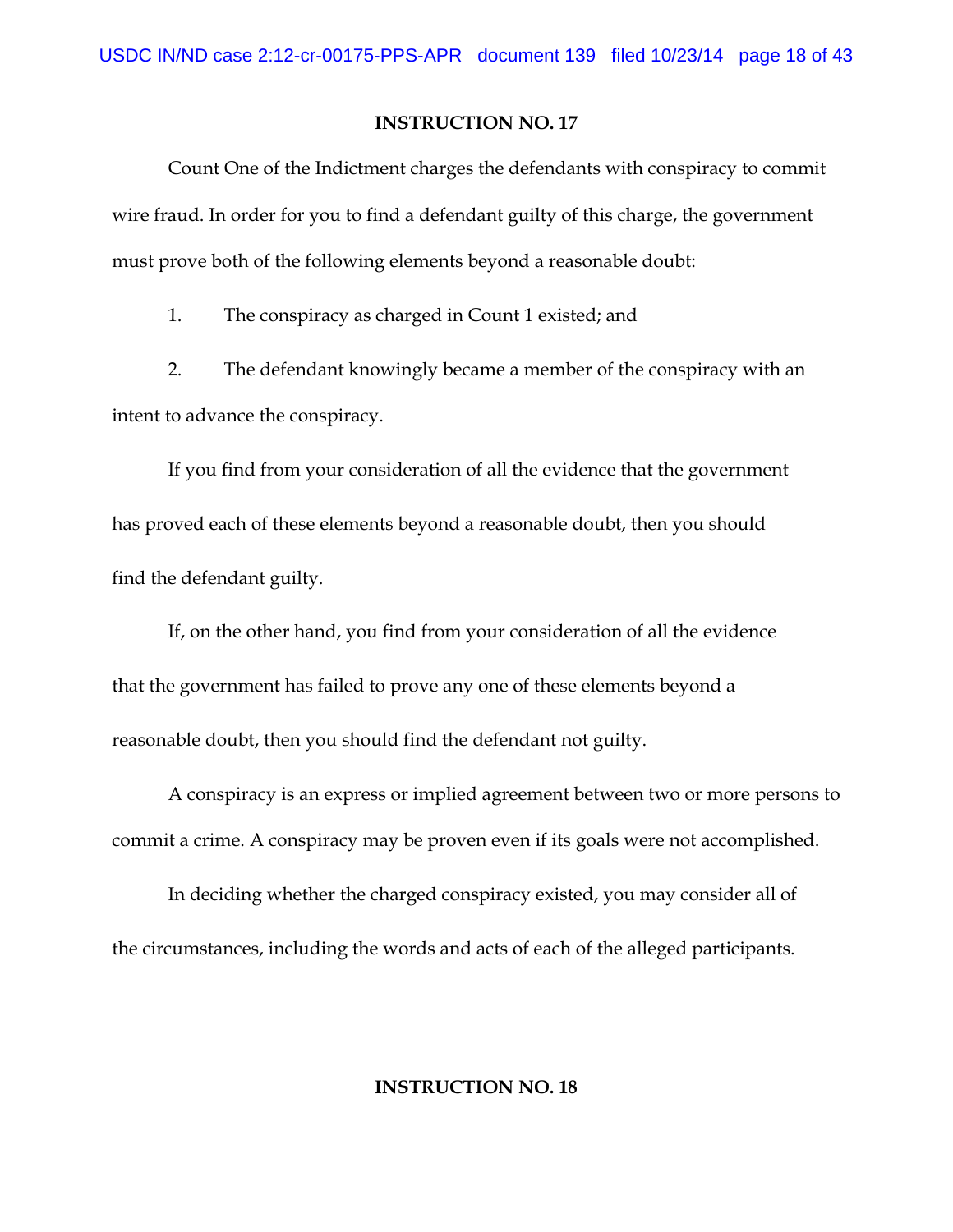To be a member of a conspiracy, a defendant does not need to join it at the beginning, and he does not need to know all of the other members or all of the means by which the illegal goals of the conspiracy were to be accomplished. The government must prove beyond a reasonable doubt that the defendant you are considering was aware of the illegal goals of the conspiracy and knowingly joined the conspiracy.

A defendant is not a member of a conspiracy just because he knew and/or associated with people who were involved in a conspiracy, knew there was a conspiracy, and/or was present during conspiratorial discussions.

In deciding whether a particular defendant joined the charged conspiracy, you must base your decision only on what that defendant did or said. To determine what that defendant did or said, you may consider that defendant's own words or acts. You may also use the words or acts of other persons to help you decide what the defendant did or said.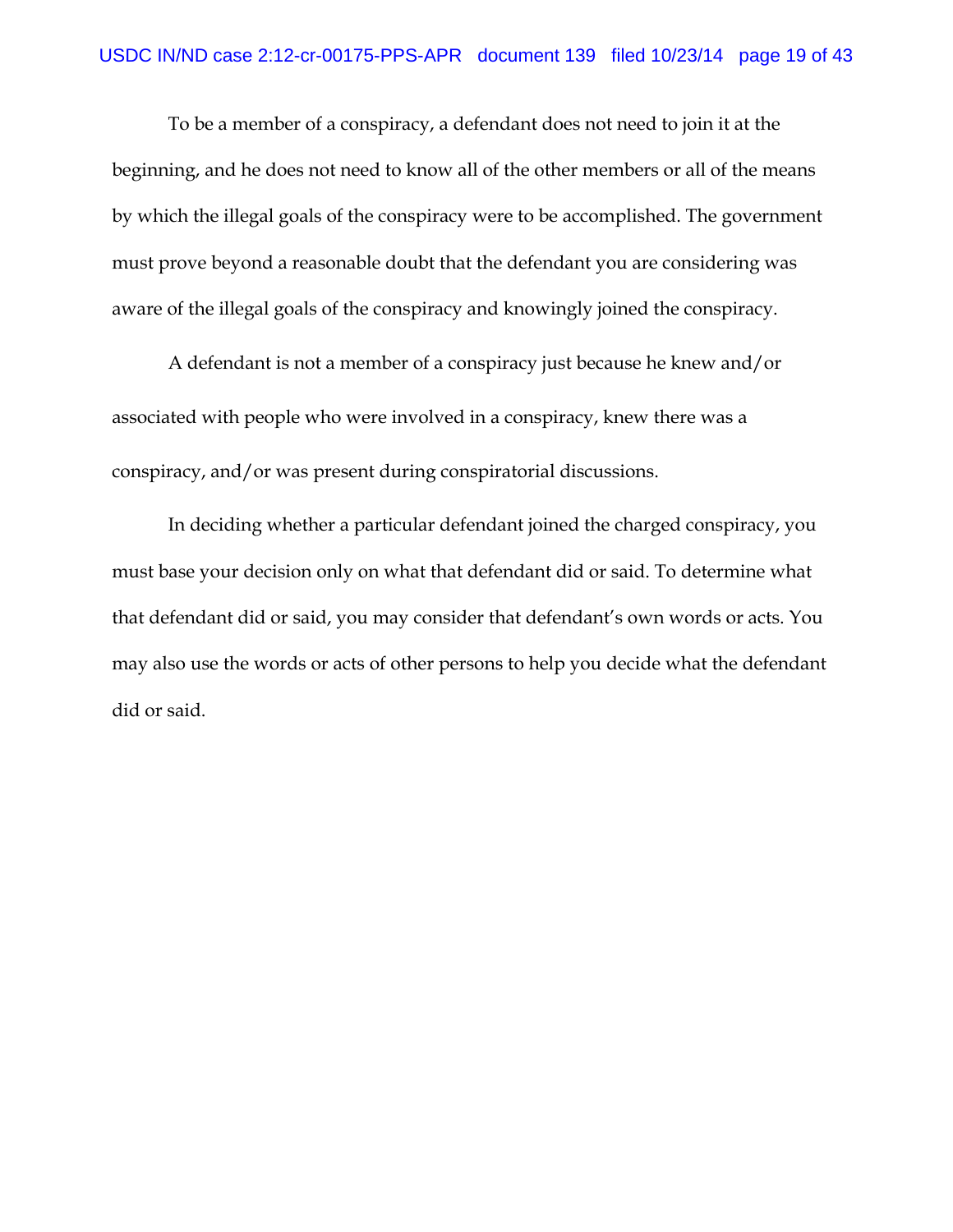A defendant's presence at the scene of a crime and knowledge that a crime is being committed is not sufficient by itself to establish the defendants guilt.

If a defendant performed acts that advanced the crime but had no knowledge that the crime was being committed or was about to be committed, those acts are not sufficient by themselves to establish the defendant's guilt.

A defendant's association with persons involved in a crime or criminal scheme is not sufficient by itself to prove his or her participation in the crime or membership in the criminal scheme.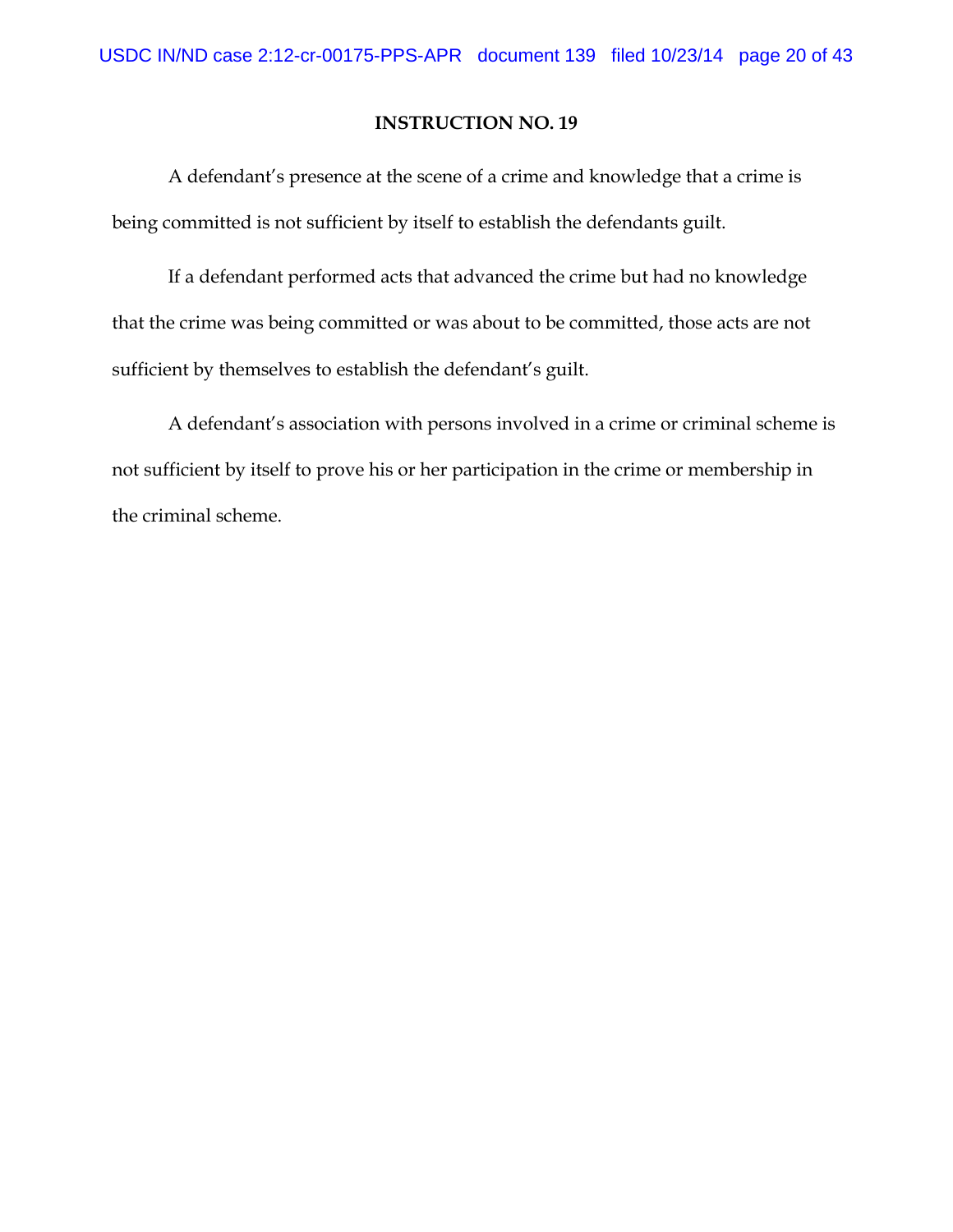Counts 2 through 17 of the Indictment charge the defendants with wire fraud. In order for you to find a defendant guilty of wire fraud, the government must prove each of the following elements beyond a reasonable doubt:

1. That the defendant knowingly devised or participated in a scheme to defraud, as described in Counts through 2 through 17; and

2. That the defendant did so with the intent to defraud; and

3. The scheme to defraud involved a materially false or fraudulent pretense, representation, or promise; and

4. That for the purpose of carrying out the scheme or attempting to do so, the defendant caused interstate wire communications to take place in the manner charged in the particular count.

If you find from your consideration of all the evidence that the government has proved each of these elements beyond a reasonable doubt as to the charge you are considering, then you should find the defendant guilty of that charge.

If, on the other hand, you find from your consideration of all the evidence that the government has failed to prove any one of these elements beyond a reasonable doubt as to the charge you are considering, then you should find the defendant not guilty of that charge.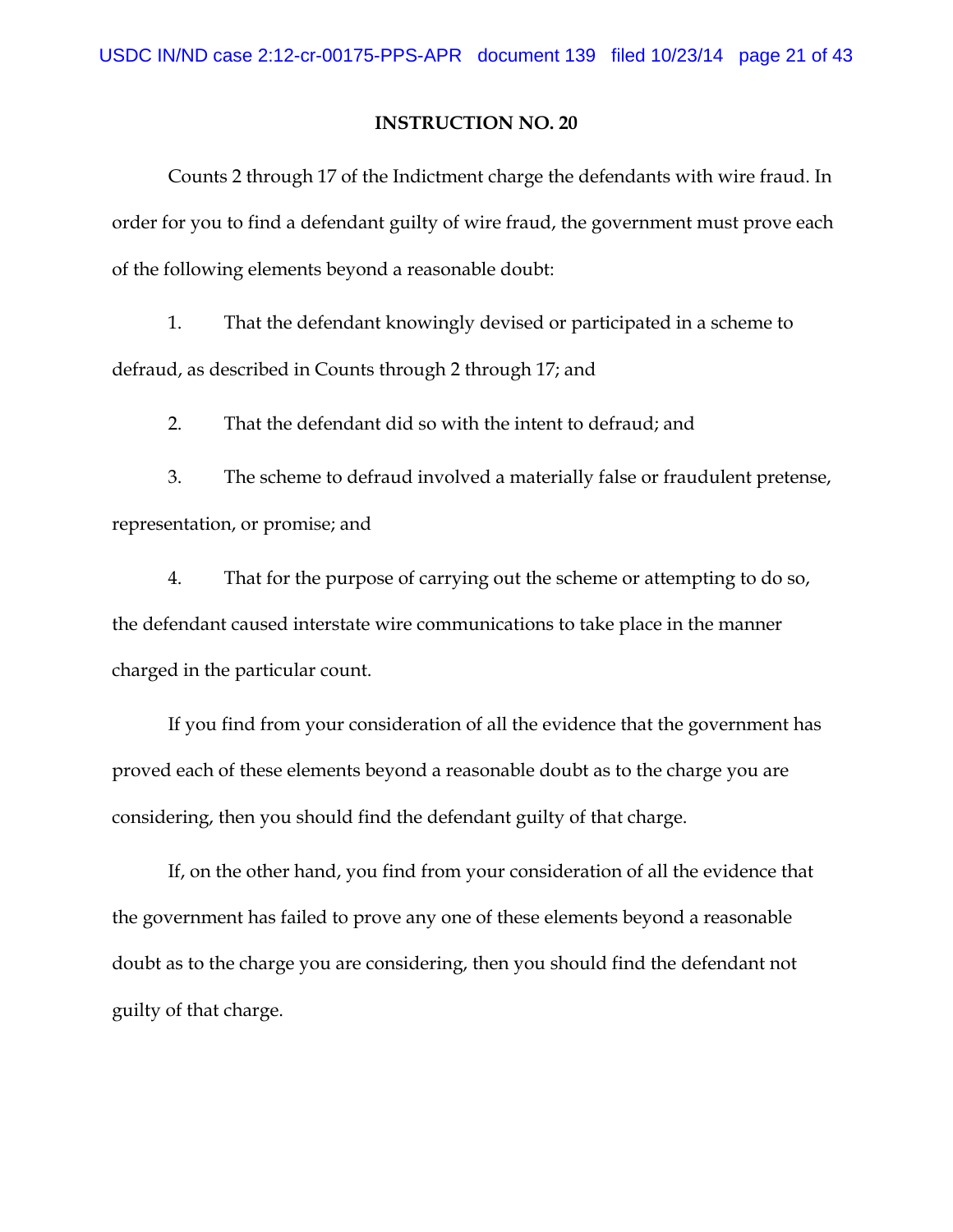A scheme is a plan or course of action formed with the intent to accomplish some purpose.

A scheme to defraud is a scheme that is intended to deceive or cheat another and to obtain money or property or cause the potential loss of money or property to another by means of materially false or fraudulent pretenses, representations or promises.

A materially false or fraudulent pretense, representation, or promise may be accomplished by an omission or the concealment of material information.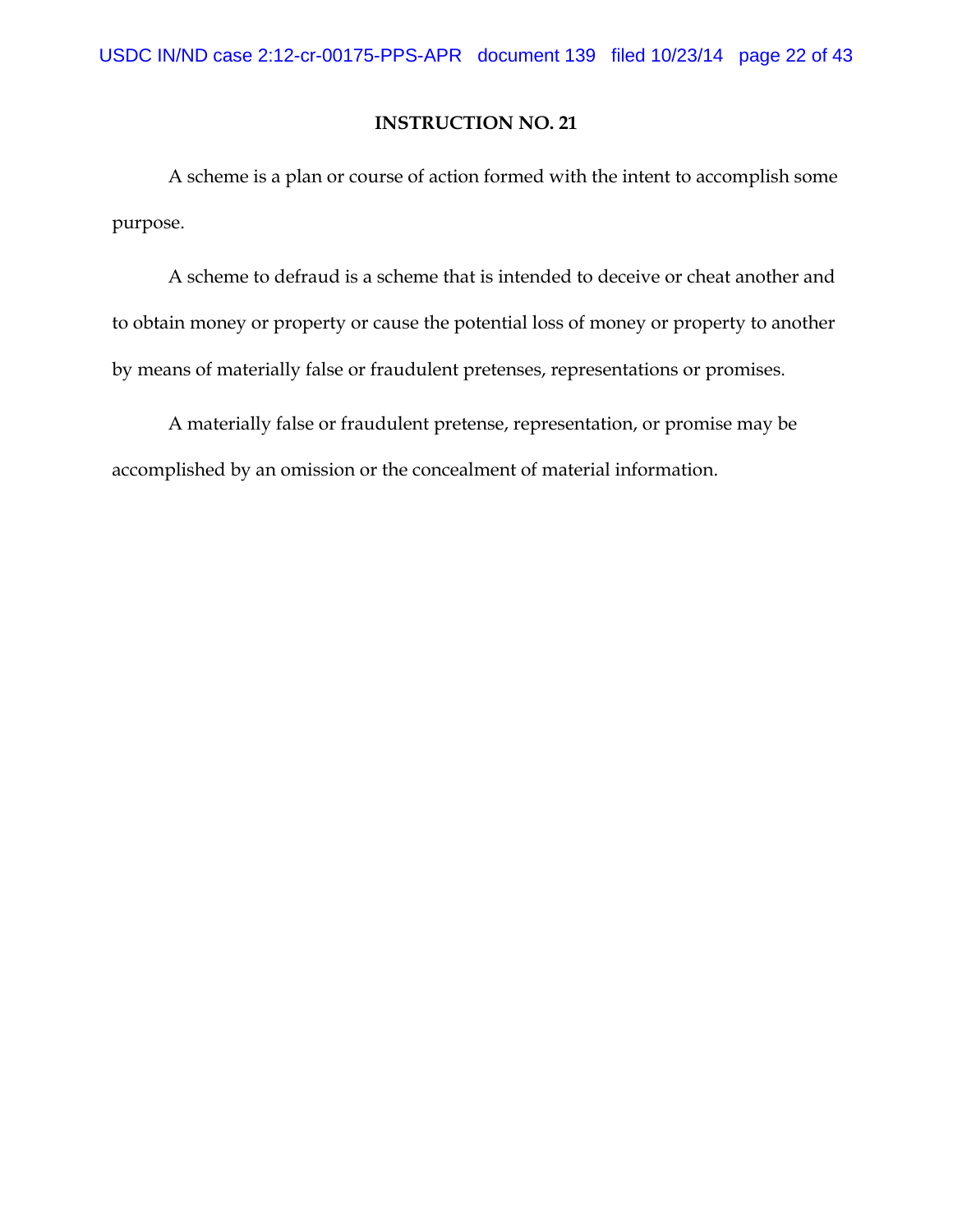In considering whether the government has proven a scheme to defraud, the government must prove that one or more of the false or fraudulent pretenses, representations or promise charged in the portion of the indictment describing the scheme be proved beyond a reasonable doubt. The government, however, is not required to prove all of them.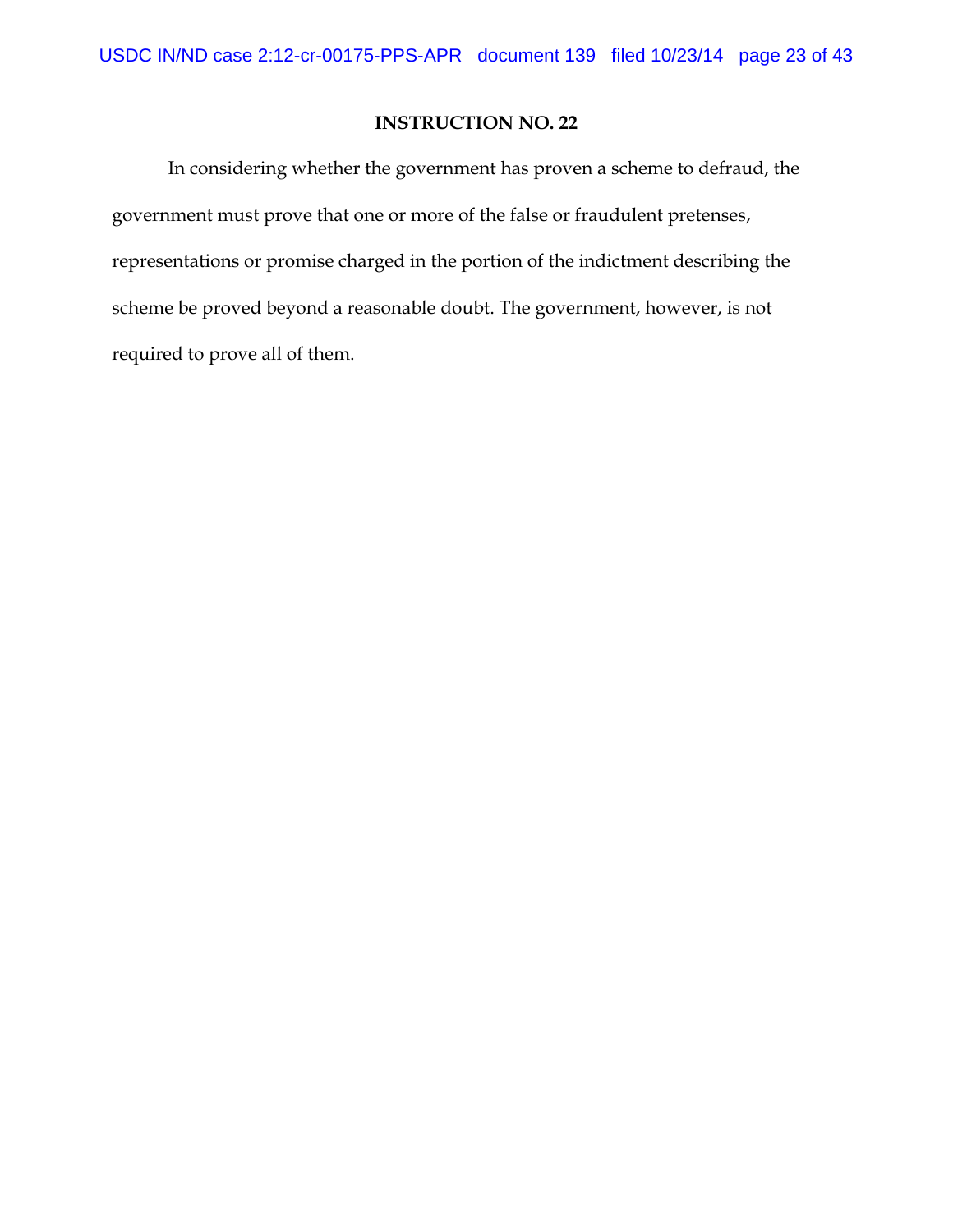Counts 2 though 17 charge the defendants with making more than one false statement. The government is not required to prove that the defendant made every one of the false statements alleged in each of Counts 2 through 17. However, the government is required to prove that each defendant made at least one of the false statements, or aided in their making, that is alleged in each of Counts 2 through 17. To find that the government has proven this, you must agree unanimously on which particular false statement the defendants made, or aided in making, as well as all of the other elements of the crime charged.

For example, on a given Count, if some of you were to find that the government has proved beyond a reasonable doubt that the defendants made a false statement the the buyer that the rental income would cover the cost associated with owning rental property, and the rest of you were to find that the government has proved beyond a reasonable doubt that the defendant made a false statement to a bank about a buyer's income, then there would be no unanimous agreement on which false statement the government has proved. On the other hand, if all of you were to find that the government has proved beyond a reasonable doubt that the defendant made a false statement about a buyer's income, then there would be a unanimous agreement on which false statement the government proved.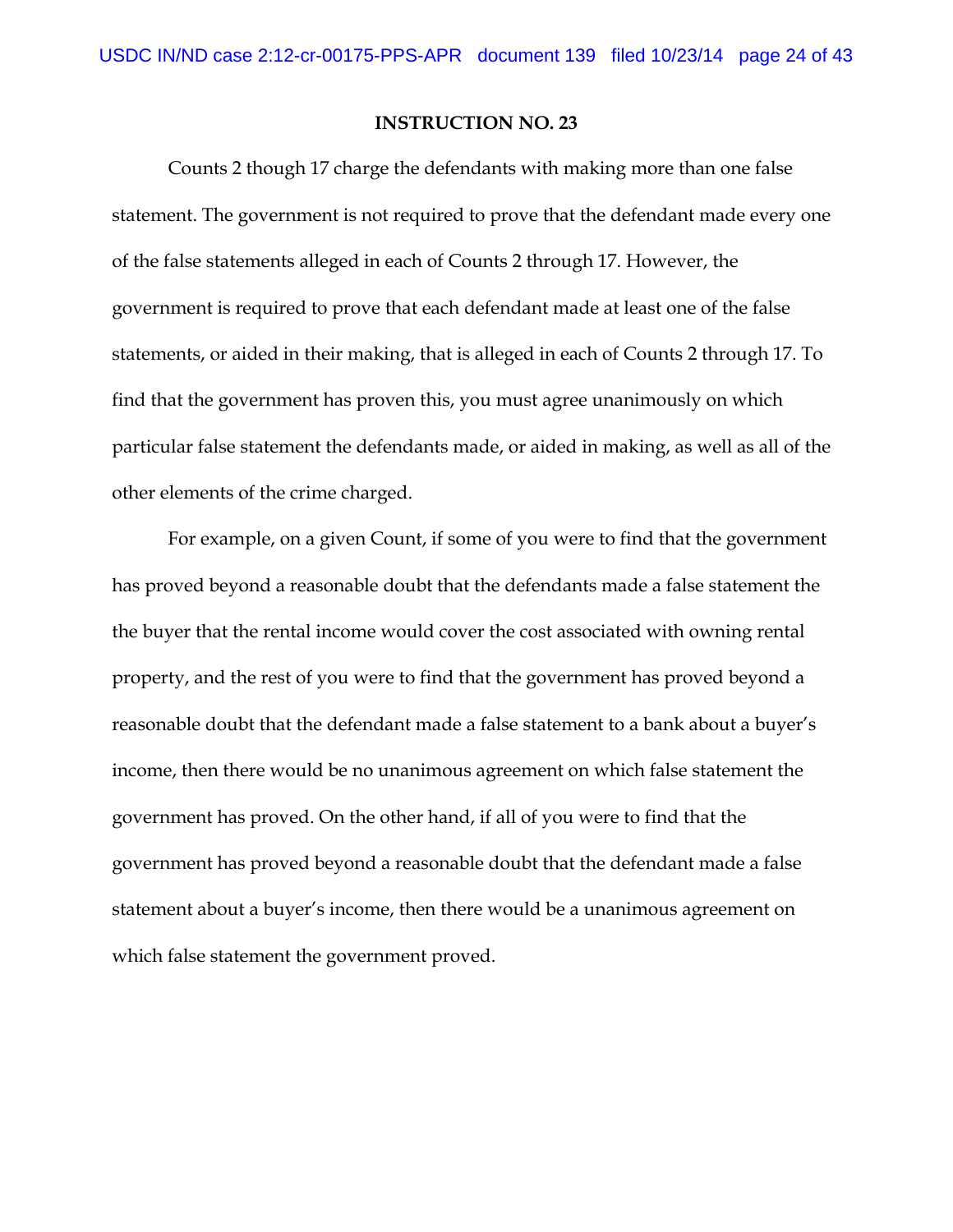A false or fraudulent pretense, representation, promise, omission, or concealment is "material" if it is capable of influencing the decision of the persons to whom it was addressed.

It is not necessary that the false or fraudulent pretense, representation, promise, omission, or concealment actually have that influence or be relied on by the alleged victim, as long as it is capable of doing so.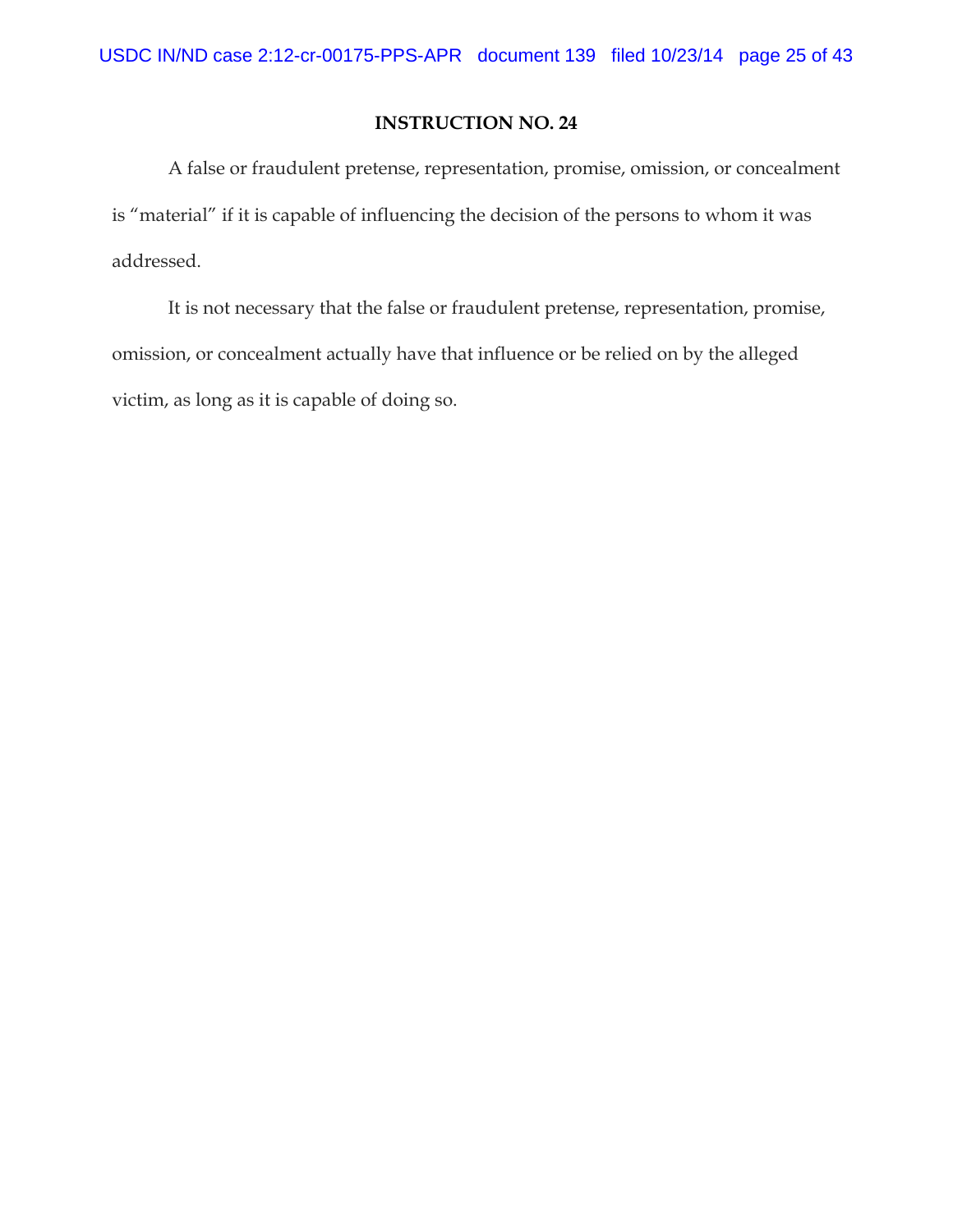A person acts with intent to defraud if he acts knowingly with the intent to deceive or cheat the victim in order to cause a gain of money or property to the defendant or another or the potential loss of money or property to another.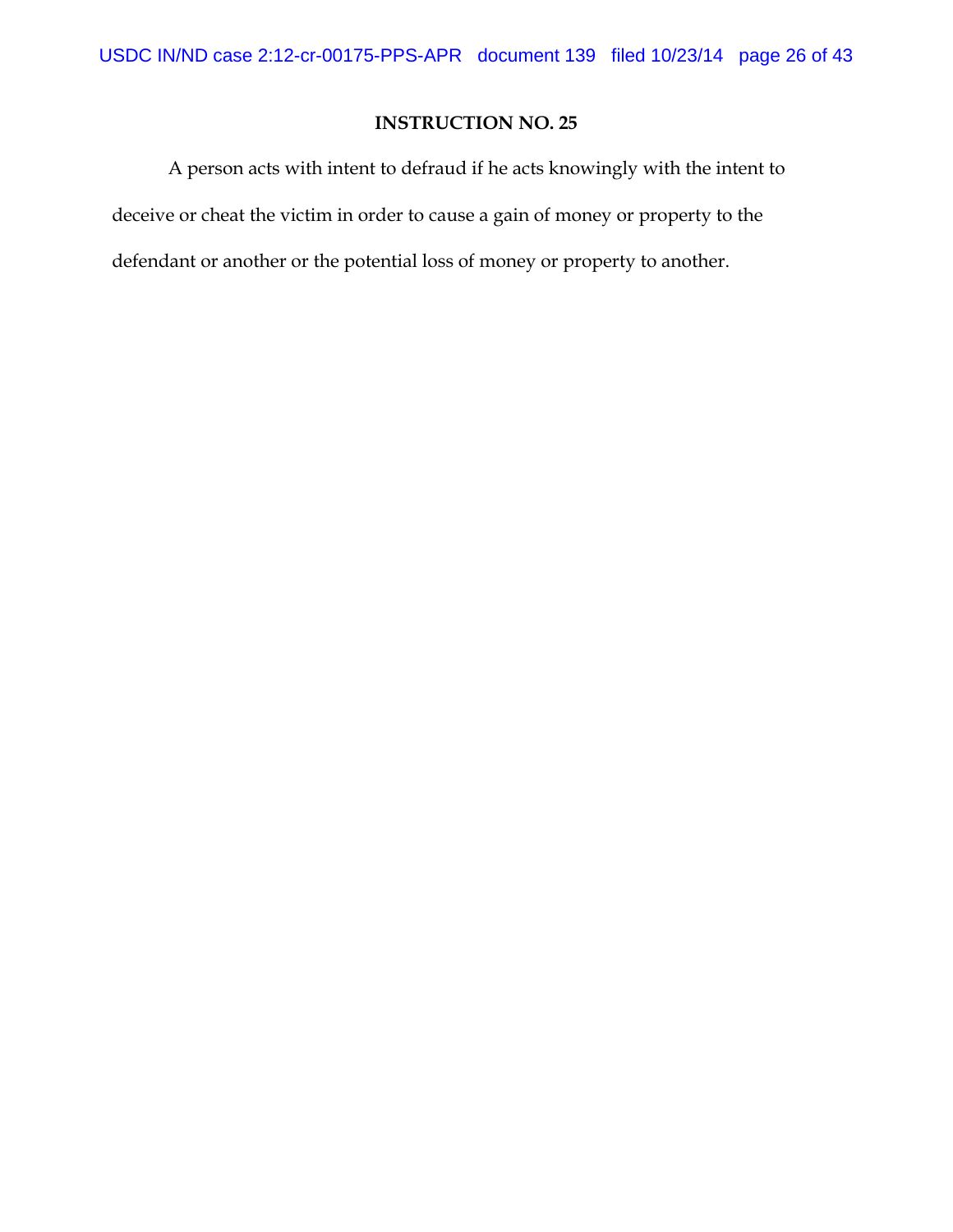If the defendants acted in good faith, then he or she lacked the intent to defraud required to prove the offenses of wire fraud charged in Counts 2 through 17, and conspiracy to commit wire fraud charged in Count 1. The defendant acted in good faith if, at the time, he or she honestly believed that his or her actions were lawful and not fraudulent as the government has charged.

The defendants do not have to prove their good faith. Rather, the government must prove beyond a reasonable doubt that each defendant acted with intent to defraud as charged in Counts 2 through 17.

A defendant's honest and genuine belief that he or she will be able to perform what he or she promised is not a defense to fraud if the defendant also knowingly made false and fraudulent representations.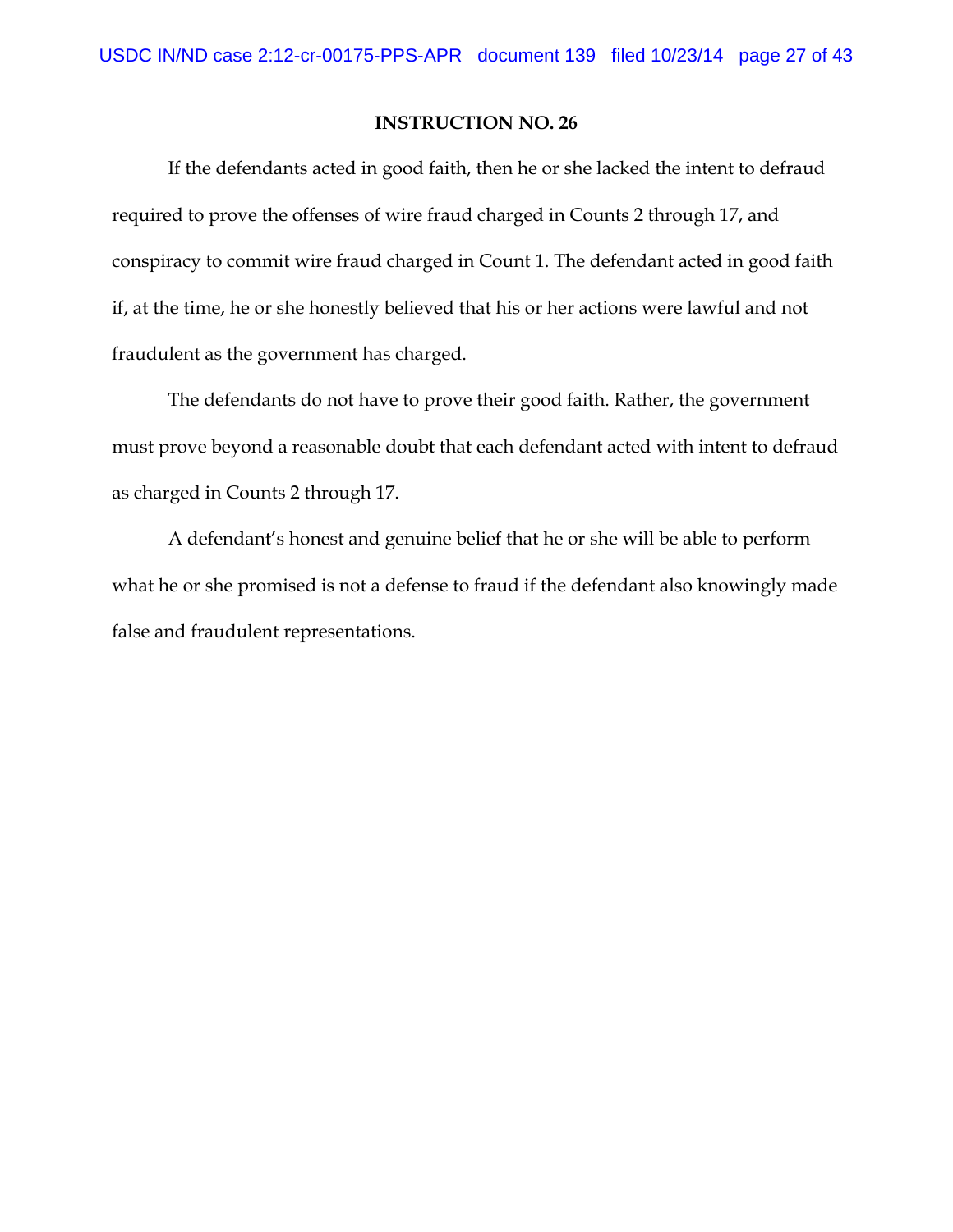The wire fraud statute can be violated whether or not there is any loss or damage to the victim of the crime or gain to the defendant.

The government need not prove that the scheme to defraud actually succeeded.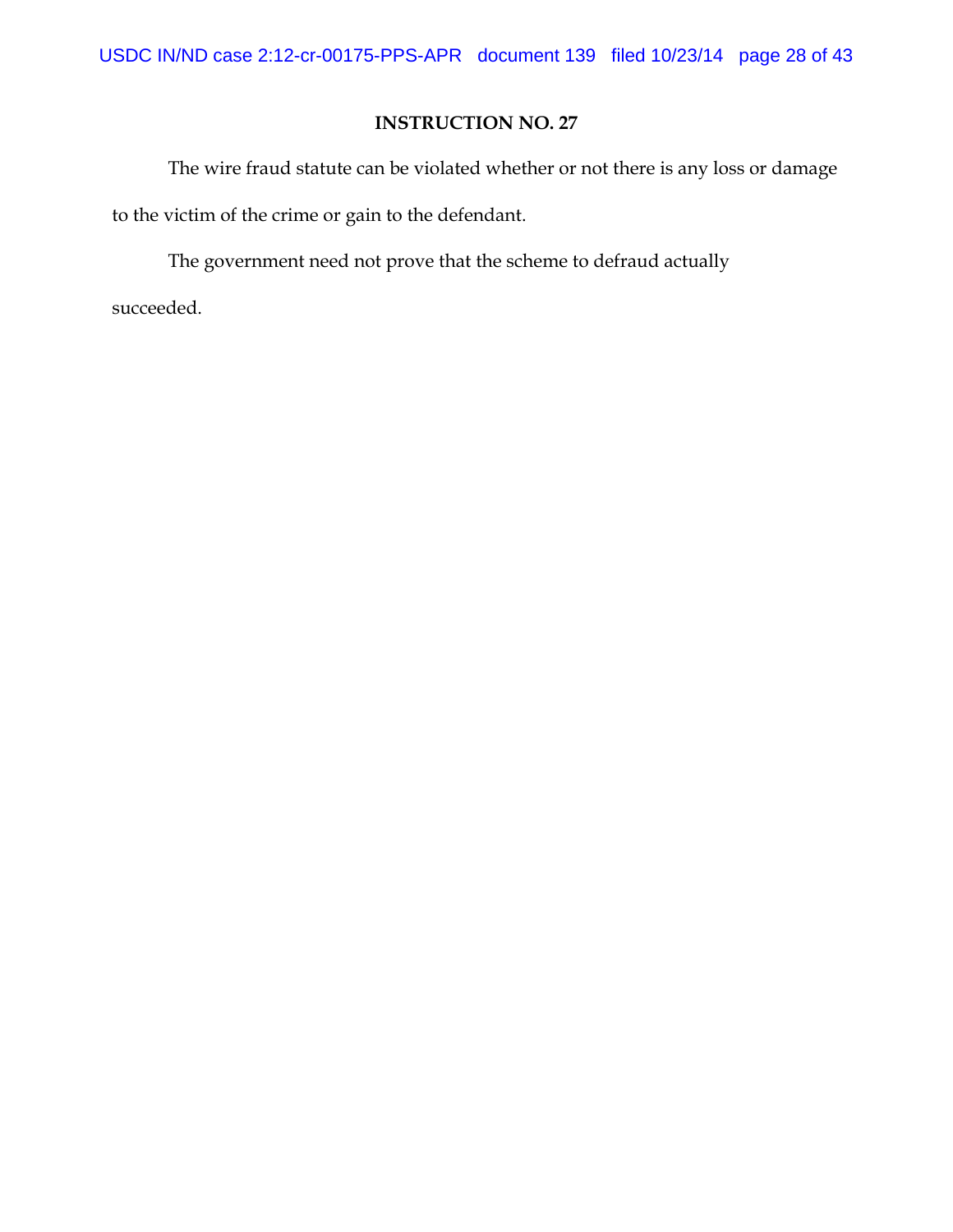If money or property is obtained through knowingly false representations, the scheme to defraud is established regardless of whether the defendant hoped, intended, or even expected that the victims would eventually be satisfied.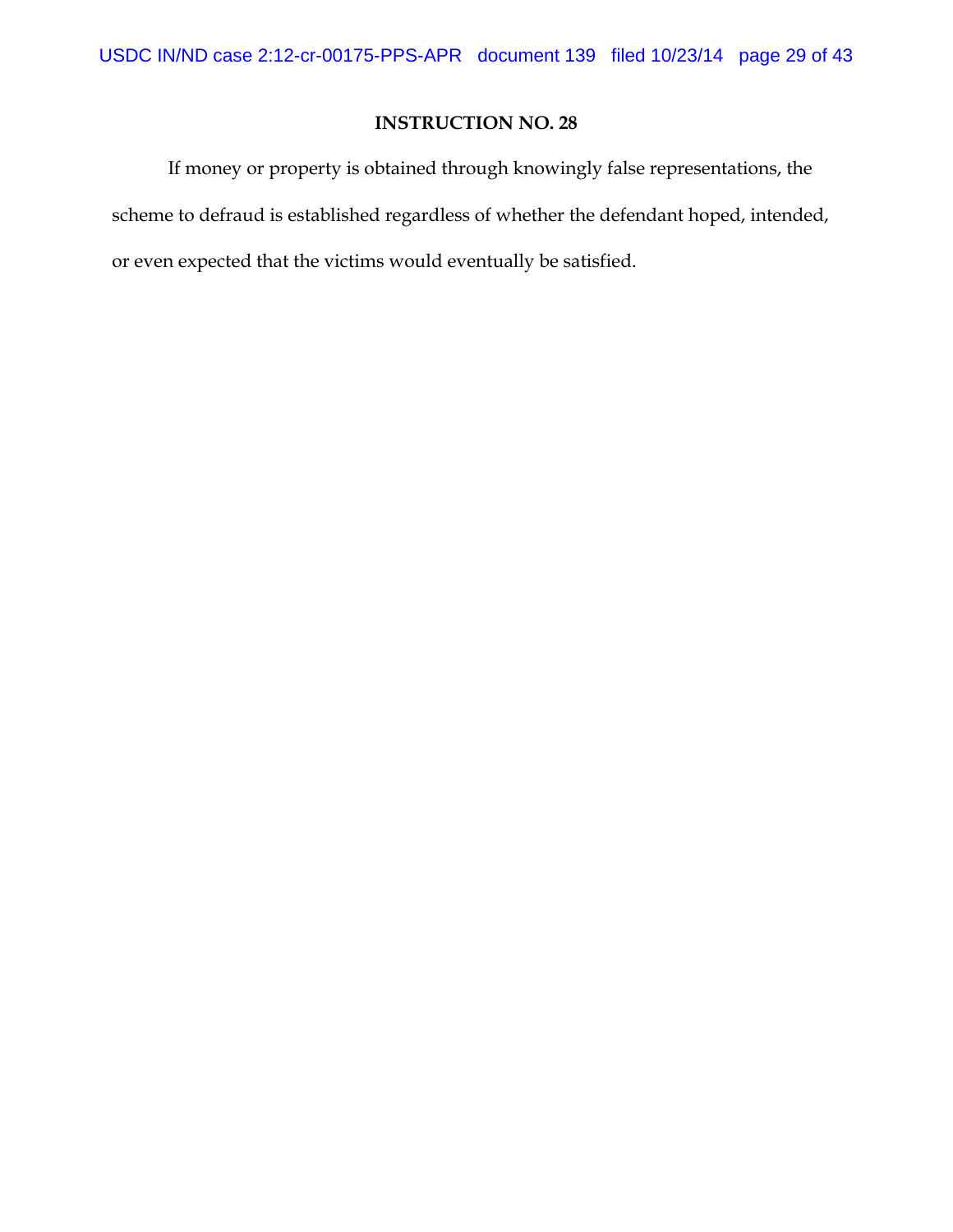USDC IN/ND case 2:12-cr-00175-PPS-APR document 139 filed 10/23/14 page 30 of 43

# **INSTRUCTION NO. 29**

The wire transfer of funds and facsimiles constitute transmission by means of

wire communication.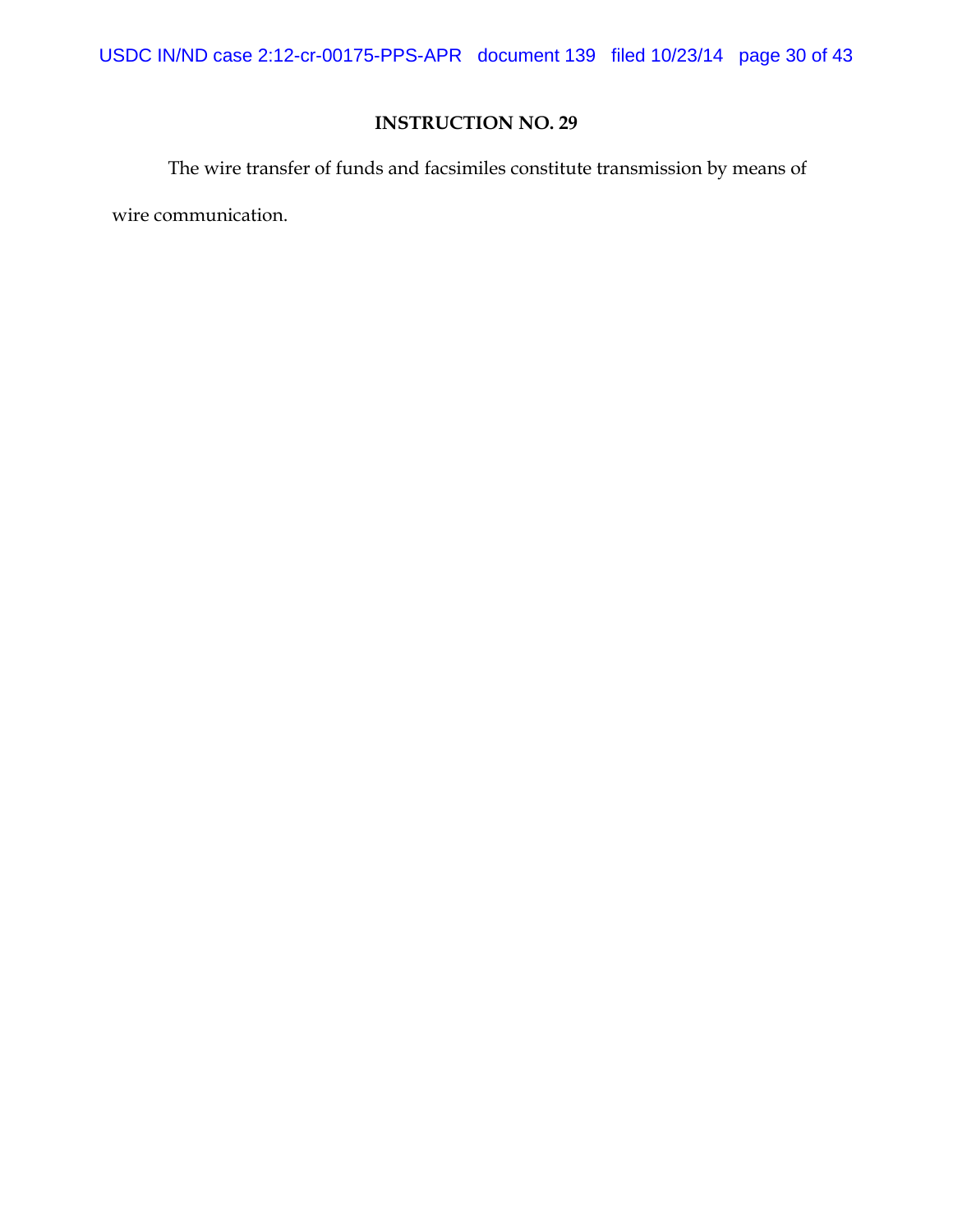The government must prove that interstate communication facilities were used to carry out the scheme, or were incidental to an essential part of the scheme.

In order to cause interstate wire communications to take place, a defendant need not actually intend that use to take place. You must find that the defendant knew this use would actually occur, or that the defendant knew that it would occur in the ordinary course of business, or that the defendant knew facts from which that use could reasonably have been foreseen. However, the government does not have to prove that the defendant knew that the wire communication was of an interstate nature.

The defendant need not actually or personally use interstate communication facilities.

Although an item communicated interstate need not itself contain a fraudulent representation or promise or a request for money, it must carry out or attempt to carry out the scheme.

In connection with whether a wire transmission was made, you may consider evidence of the habit or the routine practice of a person or an organization.

Each separate use of interstate communication facilities in furtherance of the scheme to defraud constitutes a separate offense.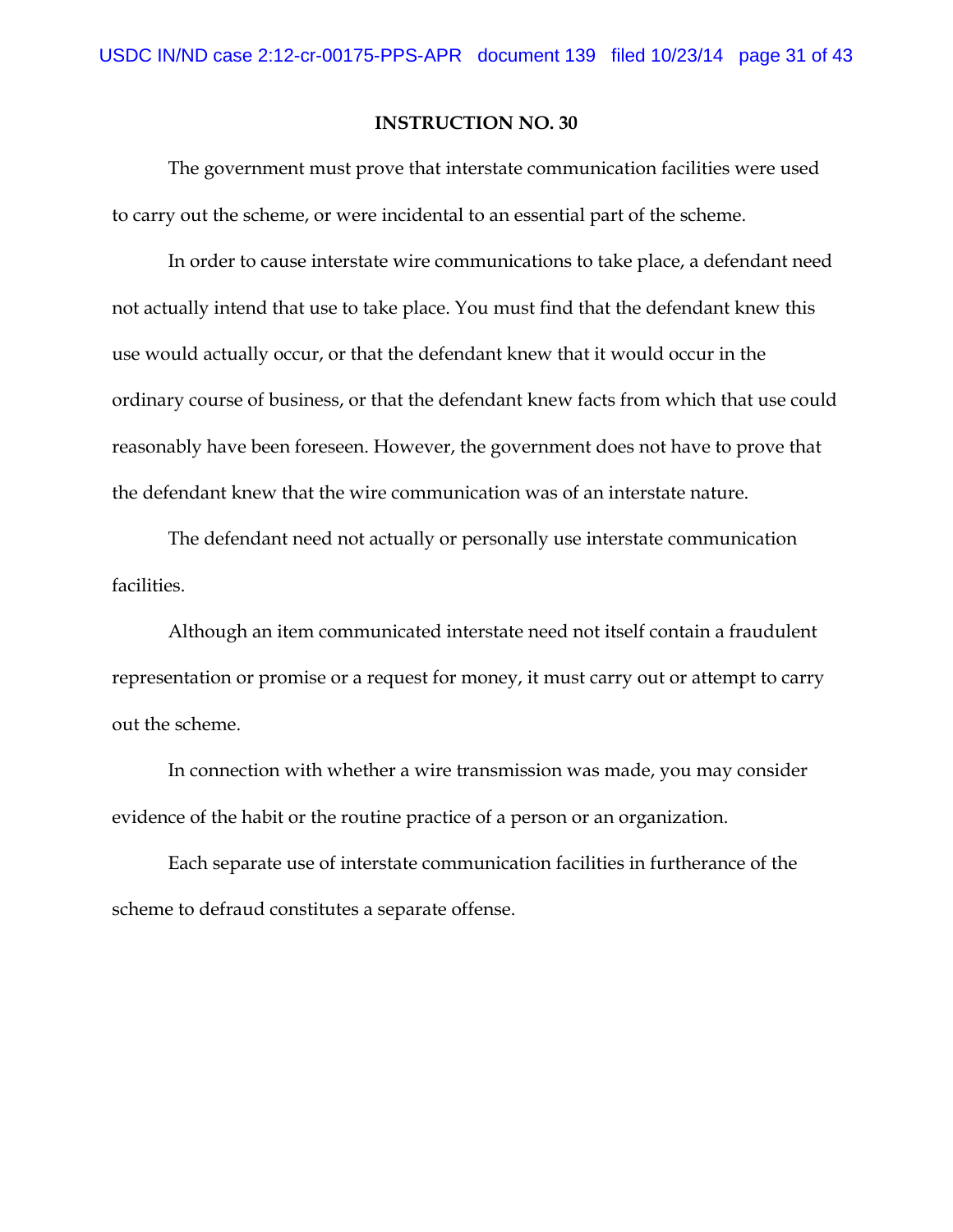As to each of the wire fraud Counts 2 through 17 of the Indictment, there is an alternate basis that you may use to find a defendant guilty of committing the crime of wire fraud. You can find a defendant guilty of any of these charges if you find the government proved each of the following four elements beyond a reasonable doubt:

1. The defendant is guilty of the charge of conspiracy as alleged in Count 1;

2. One or more other members of the same conspiracy committed the crime charged in the count you are considering during the time that the defendant was also a member of the conspiracy;

3. The other conspirator(s) committed the crime charged in the count you are considering to advance the goals of the conspiracy; and

4. It was reasonably foreseeable to the defendant that other conspirator(s) would commit the crime charged in the count you are considering in order to advance the goals of the conspiracy. The government is not required to prove that the defendant actually knew about each crime charged in Counts 2 through 17 or that the defendant actually realized that this type of crime would be committed as part of the conspiracy.

If you find from your consideration of all the evidence that the government has proved each of these elements beyond a reasonable doubt as to the charge you are considering, then you should find the defendant guilty of that charge.

If, on the other hand, you find from your consideration of all the evidence that the government has failed to prove any one of these elements beyond a reasonable doubt as to the charge you are considering, then you should find the defendant not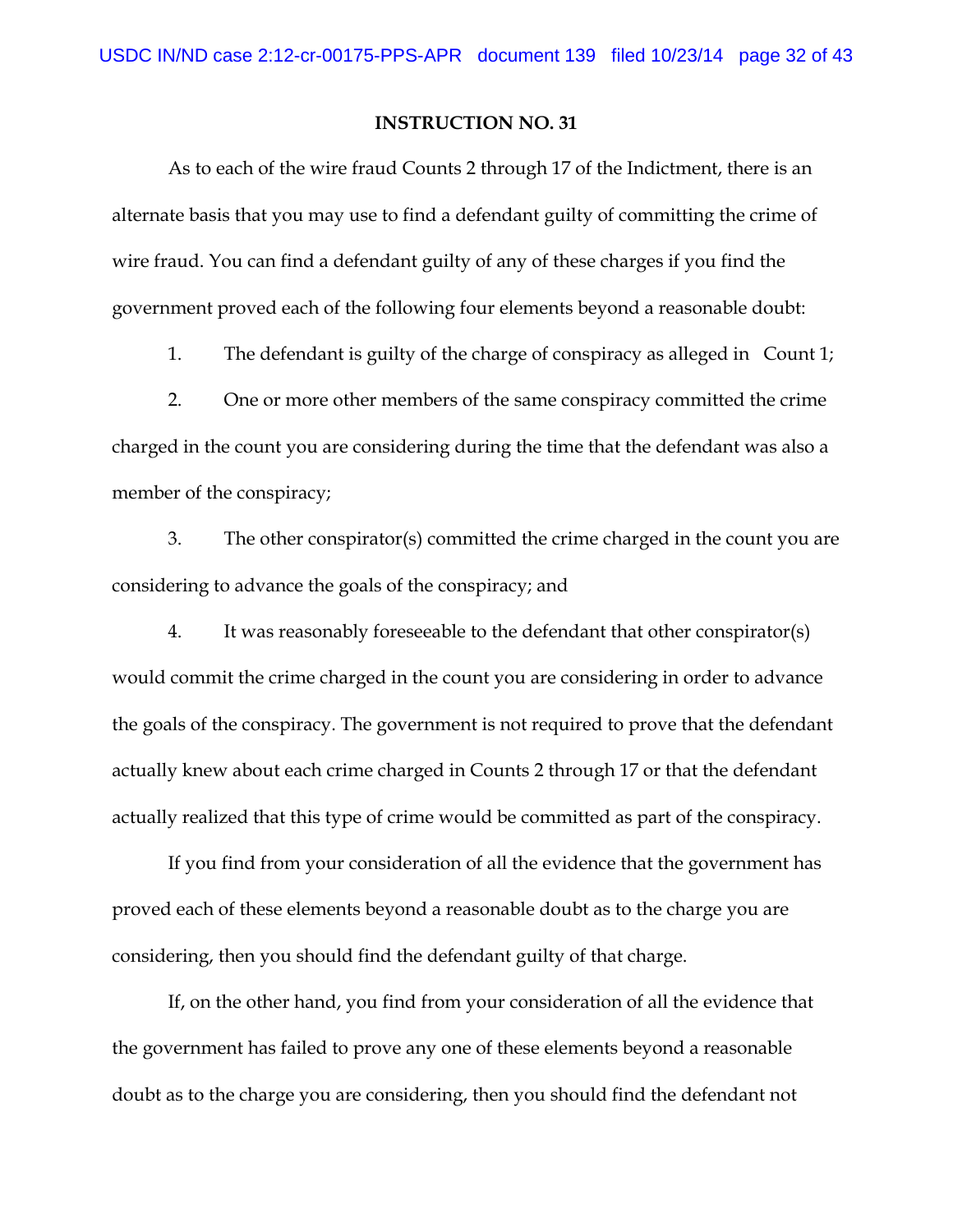guilty as to that charge.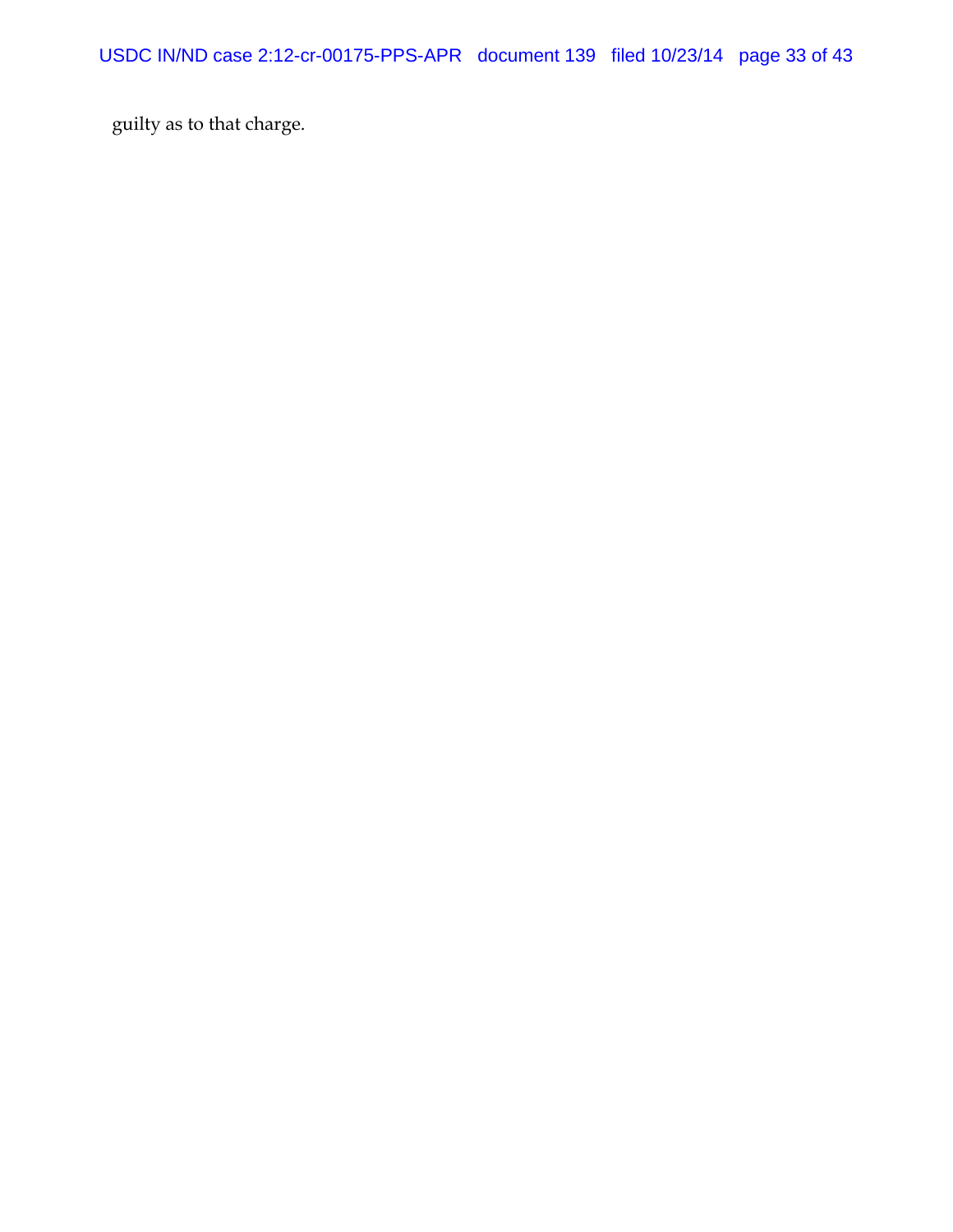A person acts knowingly if he realizes what he is doing and is aware of the nature of his conduct, and does not act through ignorance, mistake, or accident. In deciding whether the defendant acted knowingly, you may consider all of the evidence, including what the defendant did or said.

You may find that the defendant acted knowingly if you find beyond a reasonable doubt that he had a strong suspicion that the statements made to the buyers and to the banks were false, and that he or she deliberately avoided the truth. You may not find that the defendant acted knowingly if he or she was merely mistaken or careless in not discovering the truth, or if he or she failed to make an effort to discover the truth.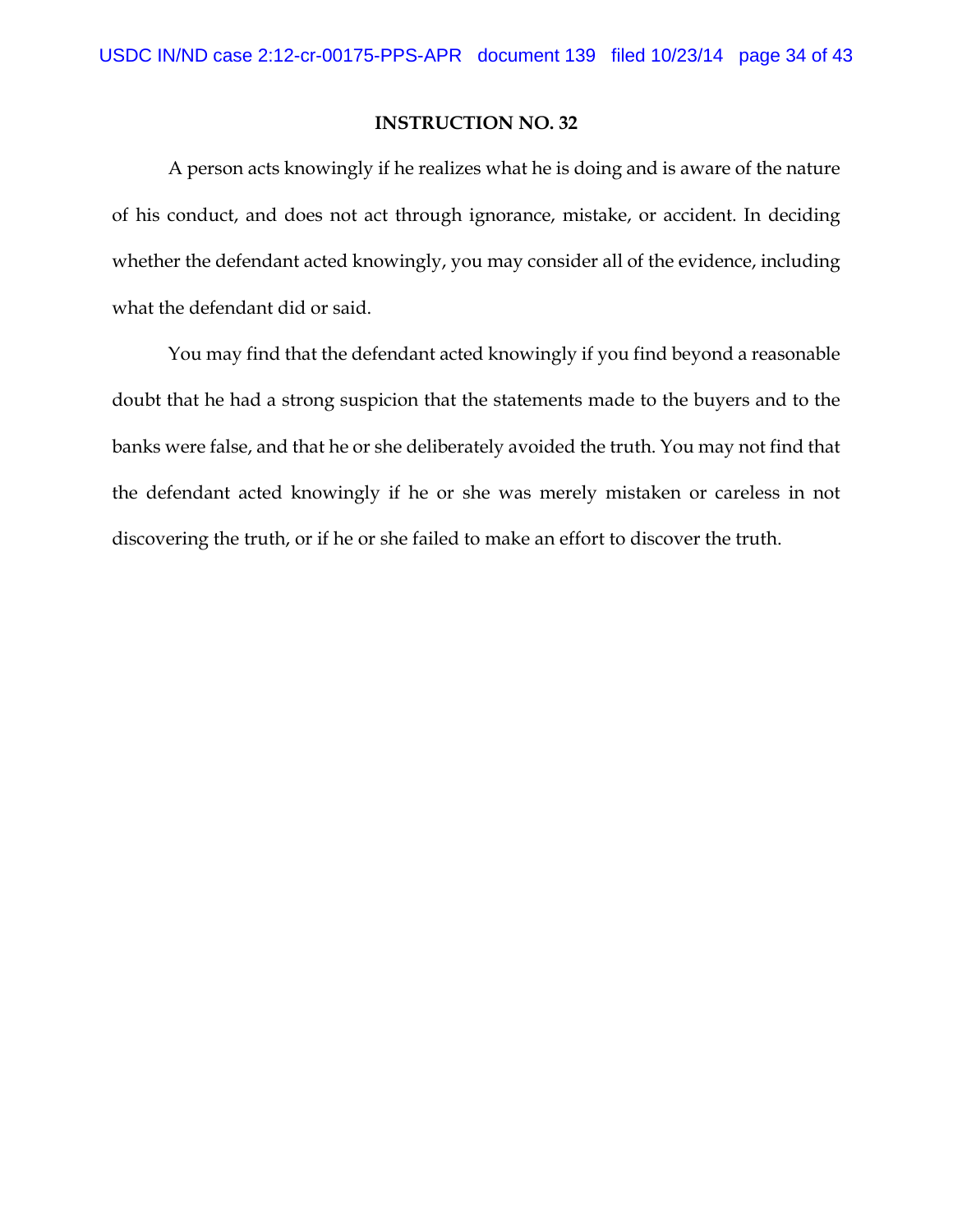Count 1 of the Indictment charges defendants with conspiring to commit wire fraud between on or about September 2007 and March 2009. Counts 2 through 17 charge defendants with committing wire fraud on or about the dates listed in the Indictment. The government must prove that the crimes happened reasonably close to the dates. The government is not required to prove that the crimes happened on those exact dates.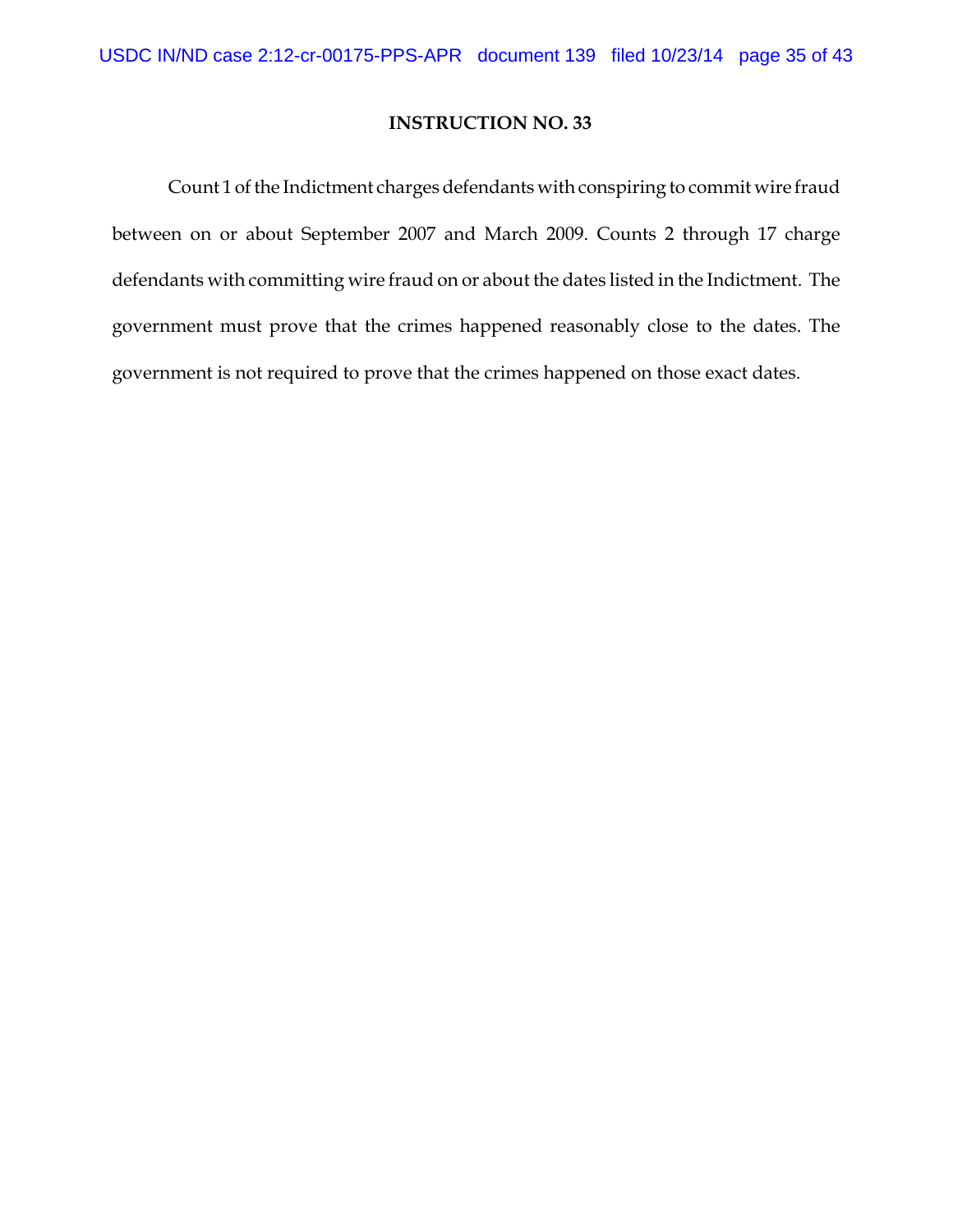The defendants have been accused of more than one crime. The number of charges is not evidence of guilt and should not influence your decision.

You must consider each charge and the evidence concerning each charge separately. Your decision on one charge, whether it is guilty or not guilty, should not influence your decision on any other charge.

Even though the defendants are being tried together, you must consider each defendant and the evidence concerning that defendant separately. Your decision concerning one defendant, whether it is guilty or not guilty, should not influence your decision concerning any other defendant.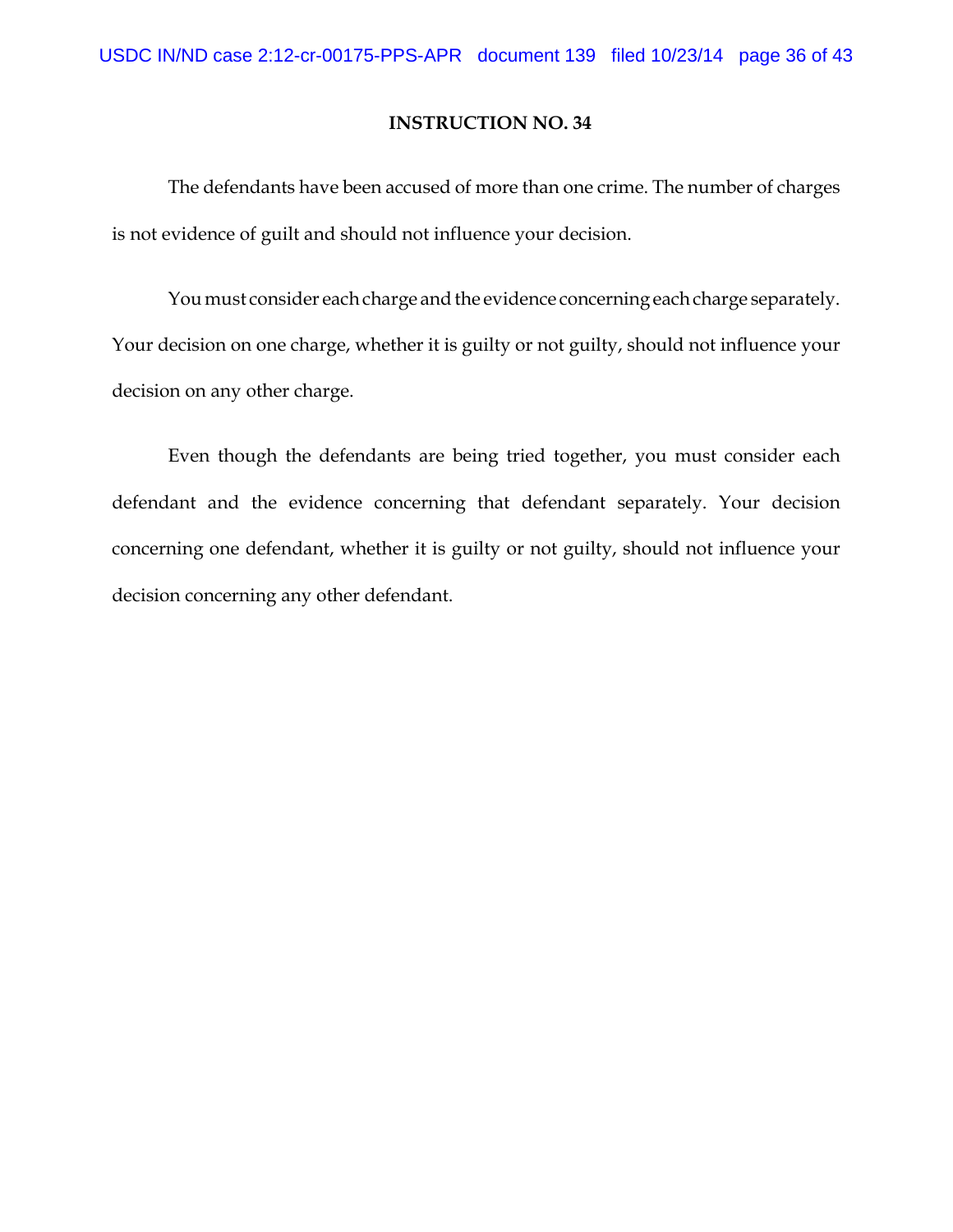In deciding your verdict, you should not consider the possible punishment for the defendants who are on trial. If you decide that the government has proved a defendant guilty beyond a reasonable doubt, then it will be my job to decide on the appropriate punishment.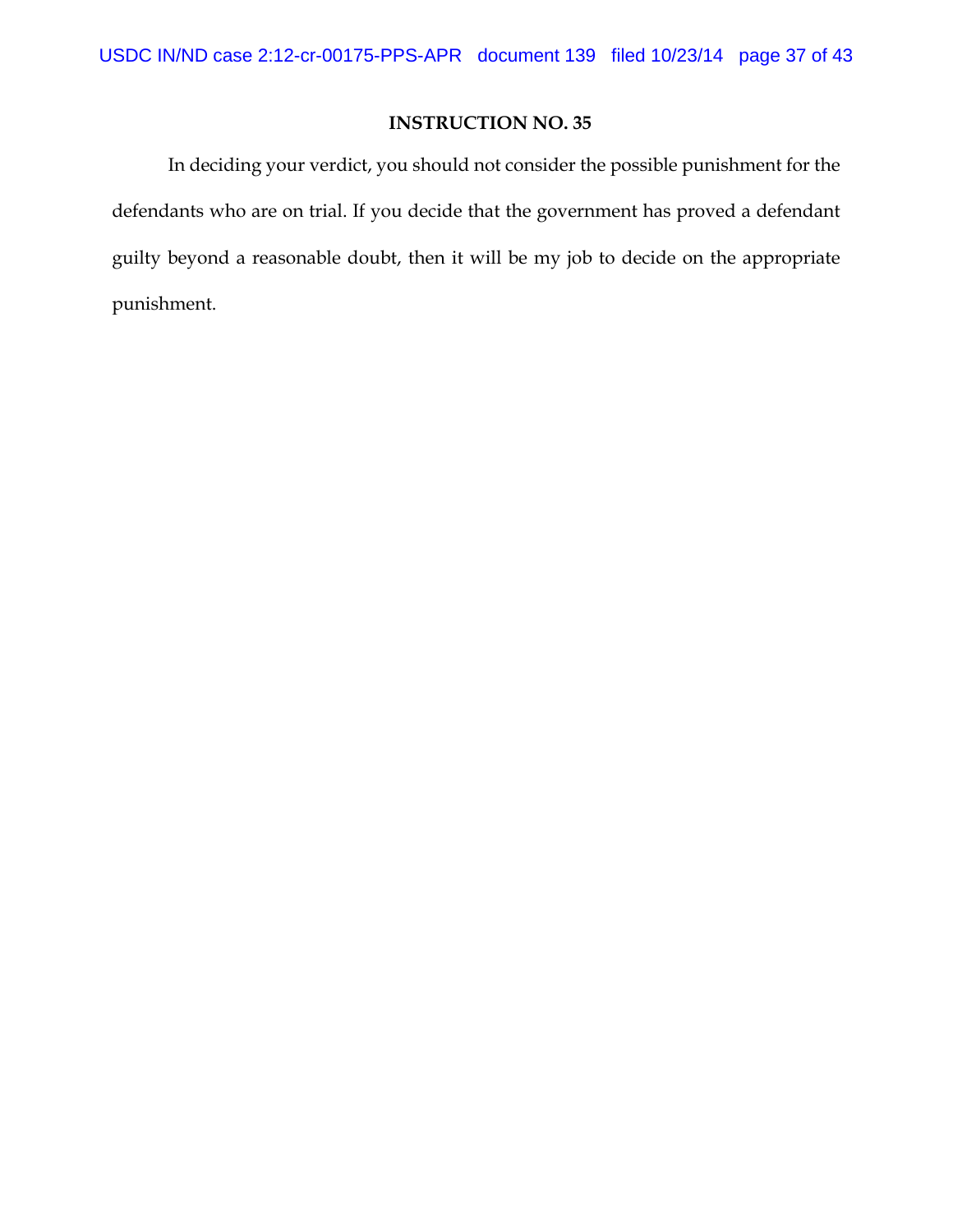An offense may be committed by more than one person. A defendant's guilt may be established without proof that the defendant personally performed every act constituting the crime charged.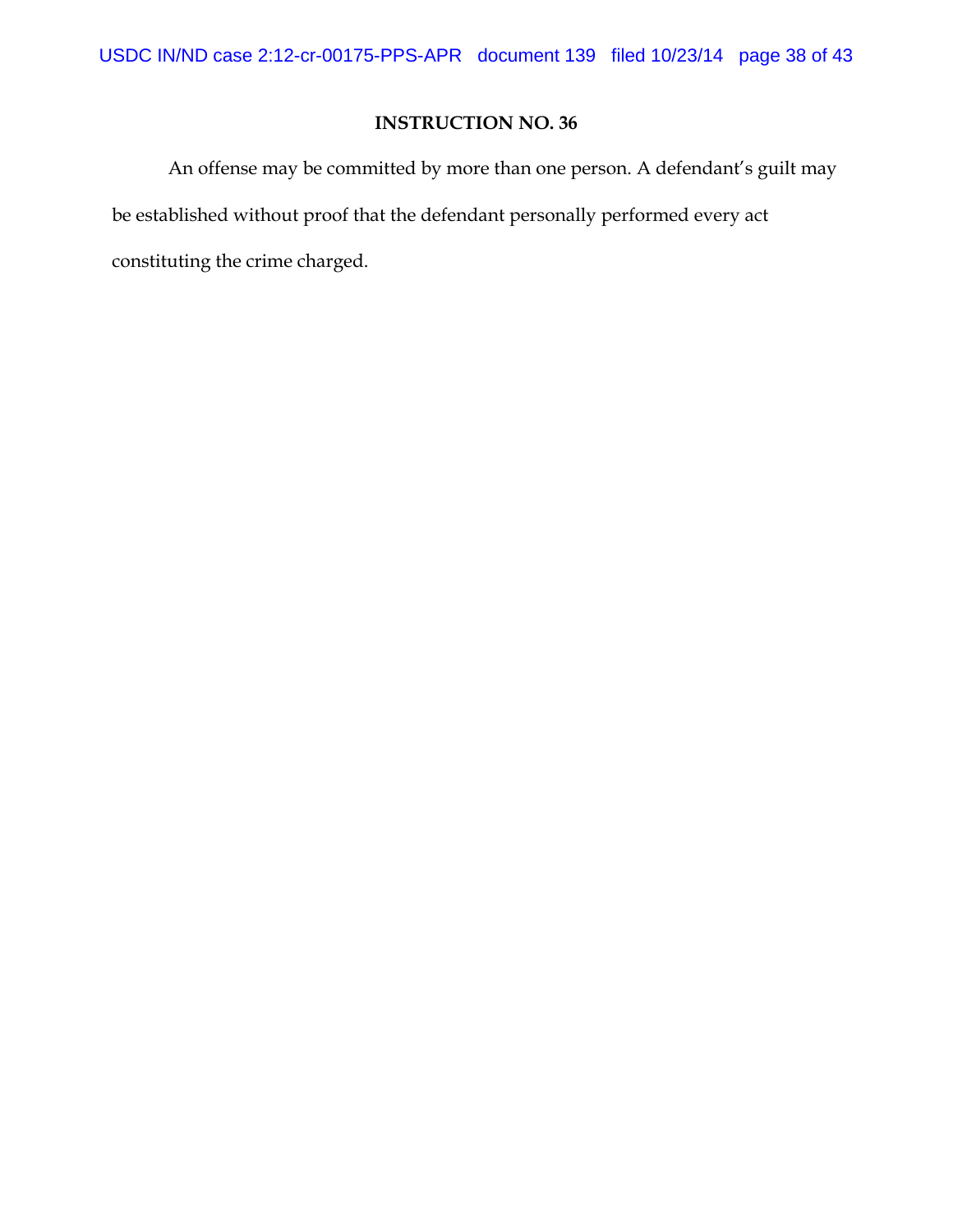Any person who knowingly aids, counsels, commands, induces or procures the commission of an offense may be found guilty of that offense if he knowingly participated in the criminal activity and tried to make it succeed.

If a defendant knowingly causes the acts of another, then the defendant is responsible for those acts as though he personally committed them.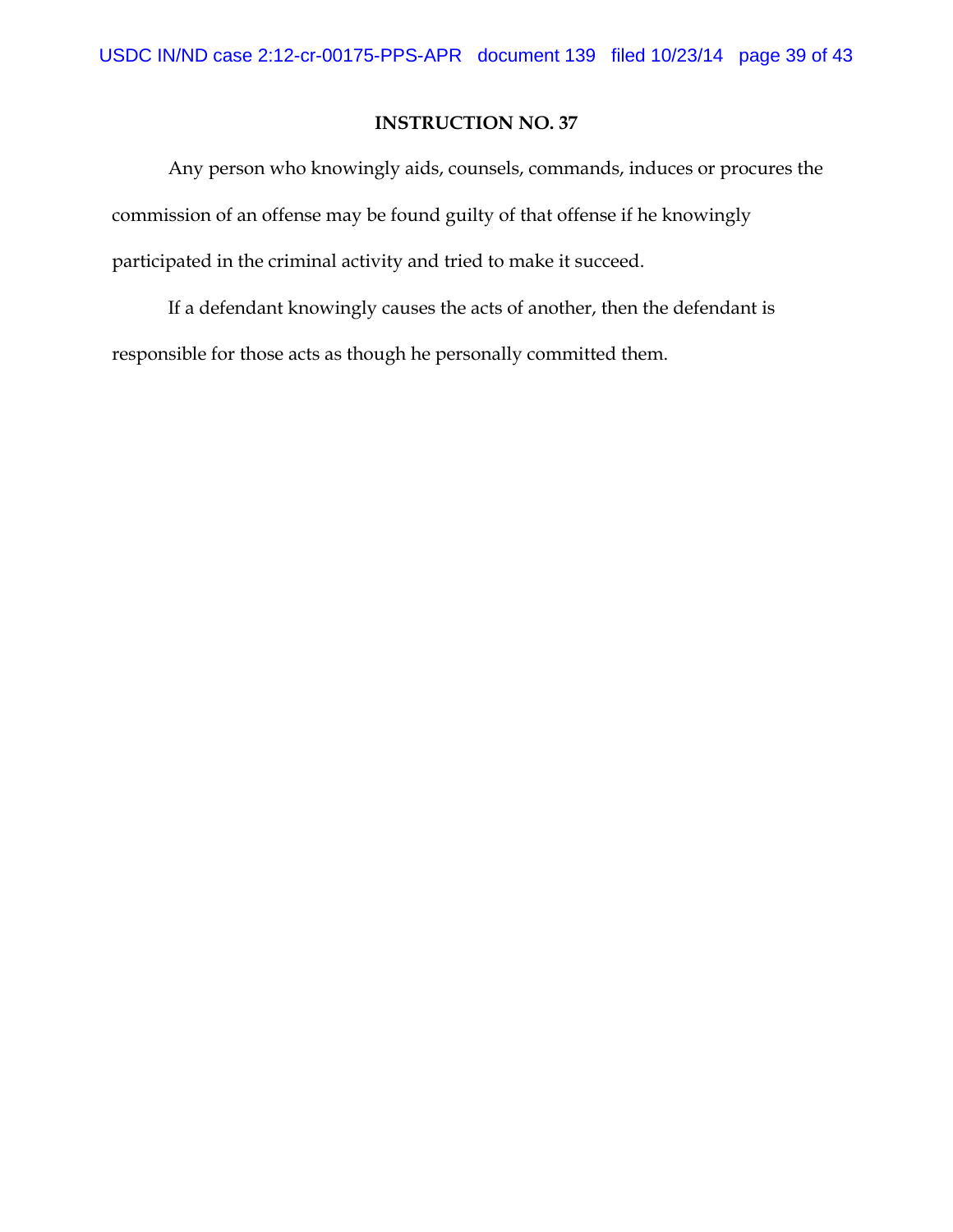Some of the people who may have been involved in these events are not on trial. This does not matter. There is no requirement that all members of a conspiracy be charged and prosecuted.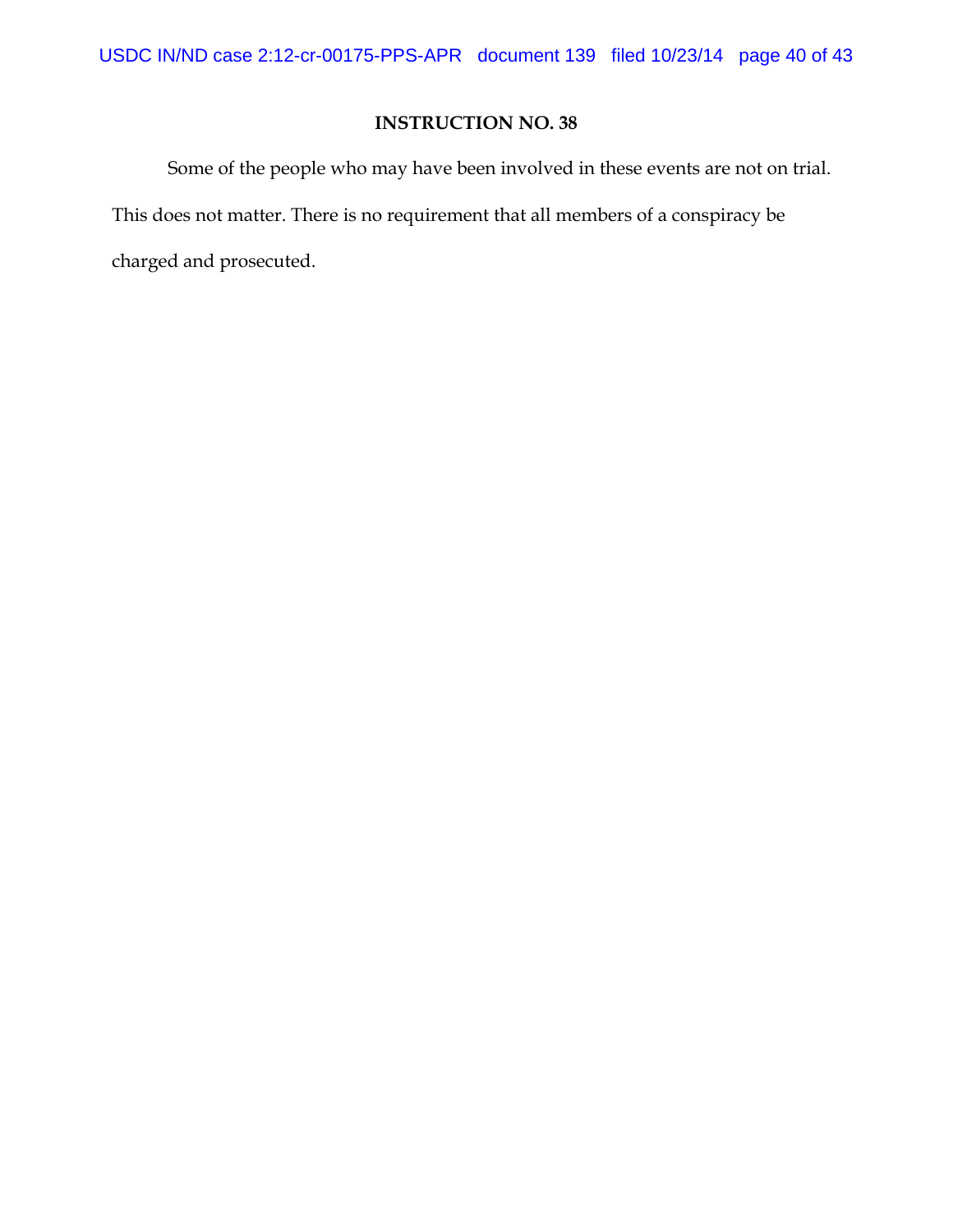Once you are all in the jury room, the first thing you should do is choose a foreperson. The foreperson should see to it that your discussions are carried on in an organized way and that everyone has a fair chance to be heard. You may discuss the case only when all jurors are present.

Once you start deliberating, do not communicate about the case or your deliberations with anyone except other members of your jury. You may not communicate with others about the case or your deliberations by any means. This includes oral or written communication, as well as any electronic method of communication, such as cell phones, smart phones, iPhones, Blackberrys, text messaging, instant messaging, the Internet, including services like Facebook, MySpace, LinkedIn, YouTube, Twitter, or any other method of communication.

If you need to communicate with me while you are deliberating, send a note through the court security officer. The note should be signed by the foreperson, or by one or more members of the jury. To have a complete record of this trial, it is important that you do not communicate with me except by a written note. I may have to talk to the lawyers about your message, so it may take me some time to get back to you. You may continue your deliberations while you wait for my answer. Please be advised that transcripts of trial testimony are not available to you. You must rely on your collective memory of the testimony.

If you send me a message, do not include the breakdown of any votes you may have conducted. In other words, do not tell me that you are split 6–6, or 8–4, or whatever your vote happens to be.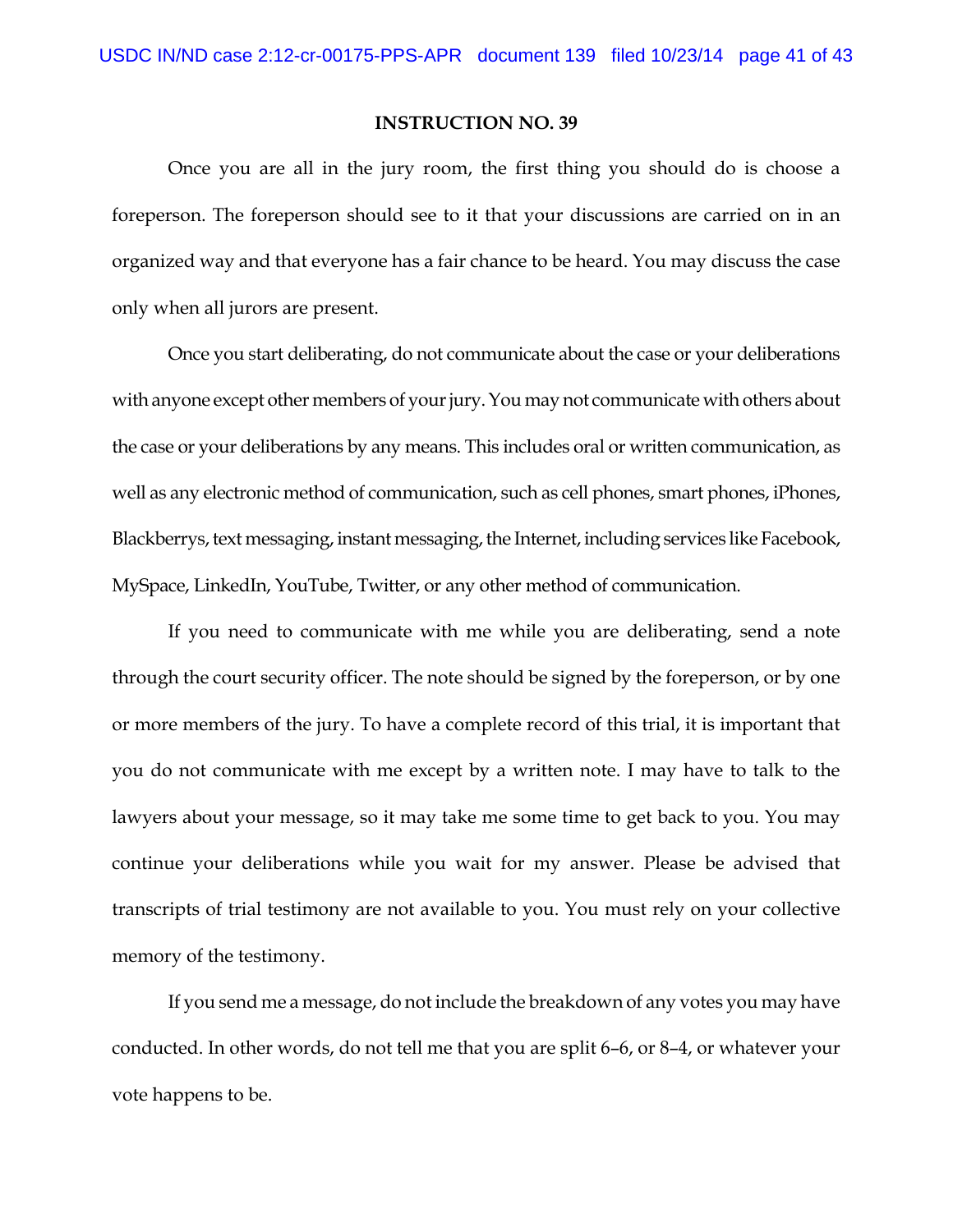Verdict forms have been prepared for you. You will take these forms with you to the jury room.

When you have reached unanimous agreement, your foreperson will fill in, date, and sign the appropriate verdict forms, and then each of you will sign and date them.

Advise the court security officer once you have reached a verdict. When you come back to the courtroom, I will read the verdicts aloud.